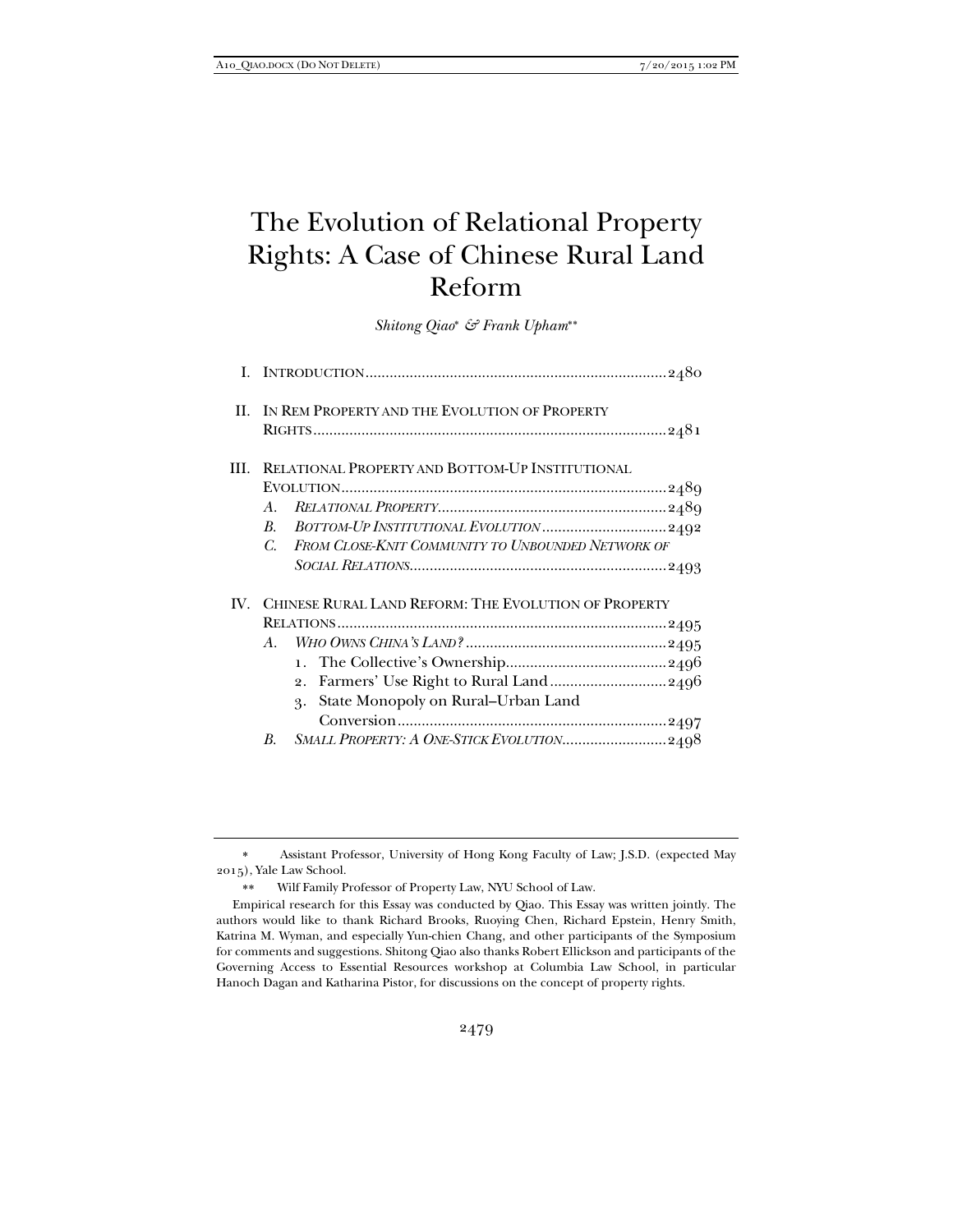| 1. Social Relations (Not Law) Decide Property |
|-----------------------------------------------|
|                                               |
| 2. The Same Market, Differentiated Property   |
|                                               |
|                                               |

V. CONCLUSION .............................................................................. 2506

## I. INTRODUCTION

The most notable, or at least the most noted, form of property evolution has been the transfer of exclusive rights from collectives to individuals and vice versa. The competition between individual and collective property, according to Harold Demsetz, was a main theme of the 20th century.<sup>1</sup> Attention has been primarily on the radical property reforms that resulted in the shift of exclusive control over resources from one to another, such as the farm collectivization in Soviet Union or the establishment of the People's Communes in Mao's China and their reversals.2 It is undeniably true that a sudden and fundamental change in the form of ownership of an entire society or economic sector is exciting. That is perhaps why the literature on the evolution of property rights has focused on the transition from communal to private, or the reverse.3 Such radical moments, however, constitute only a small part of history. For the most part, property rights evolve quietly and incrementally, which is hard to explain if we take exclusive rights as the core of property, or, to put it more generally, if we are focusing solely on the question of who owns the things.4

This Essay argues that the right to exclude is not always at the heart of property evolution, and, further, that other sticks in the bundle of property rights can play a central role in property evolution. As we demonstrate with the Chinese example, the metaphor of "bundle of rights" can better capture the nuanced, flexible, and idiosyncratic processes that have actually characterized the evolution of property rights.

To describe the evolution of property rights in China, we employ the concept of relational property. It is a concept that is heavily influenced by Joseph William Singer's "social relations model" 5 and Ian Macneil's

 <sup>1.</sup> *See generally* Harold Demsetz, *Toward a Theory of Property Rights II: The Competition Between Private and Collective Ownership*, 31 J. LEGAL STUD. S653 (2002).

 <sup>2.</sup> Robert C. Ellickson, *Property in Land*, 102 YALE L.J. 1315, 1318 (1993).

 <sup>3.</sup> *See generally* Thomas W. Merrill, *Introduction: The Demsetz Thesis and the Evolution of Property Rights*, 31 J. LEGAL STUD. S331 (2002) (summarizing scholarship in response to the Demsetz thesis).

 <sup>4.</sup> *See generally* Henry E. Smith, *Property as the Law of Things*, 125 HARV. L. REV. 1691 (2012) (suggesting property law is best understood as a system of laws with many parts).

 <sup>5.</sup> *See generally* Joseph William Singer, *Property and Social Relations: From Title to Entitlement*, *in* PROPERTY AND VALUES: ALTERNATIVES TO PUBLIC AND PRIVATE OWNERSHIP 3 (Charles Geisler & Gail Daneker eds., 2000) [hereinafter Singer, *Property and Social Relations*]; Joseph William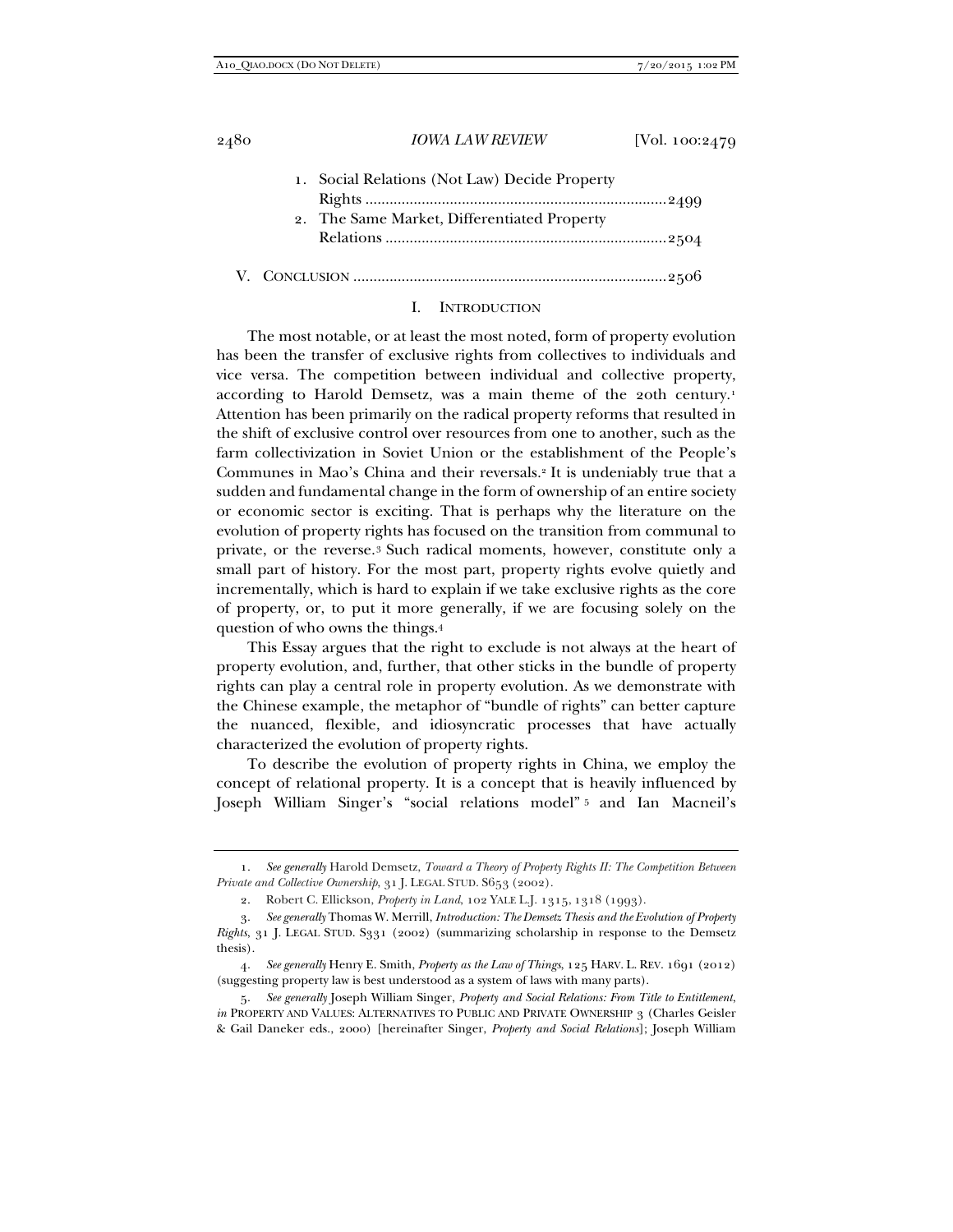"relational contract"6 and, in particular, their emphasis on the determinative role of social relations in the construction of property and contract rights. The bundle of sticks metaphor is at the heart of relational property because it recognizes that property rights can be, and often are, disaggregated as they adapt to changing social, economic, and technological demands. As we will show in the context of the reform of Chinese rural land, the combination of the metaphor of separable interests—the sticks in the bundle—and the dependence of property interests on social relationships can explain the evolution of property rights more accurately than a perspective that stresses a single central meaning of property.

The core of our argument is simple: it is analytically more accurate to define each stakeholder's specific interests in rural land than to answer the question of legal title. Identifying the distinct powers of developing and transferring rural land, for example, tells us more about control of the land than the right to exclude. What's more important, when property law lags behind property relations, the latter will prevail and shape the eventual allocation of economic, social, and political powers. It is the social relations of particular villages in similar or identical institutional structures that determine their future development. Different villages make different and even opposite property arrangements. The normative implication is that relational property can function without property law, but property law cannot function without embedding itself in social relations.

The rest of this Essay is structured as follows: Part II criticizes the in rem view of the evolution of property rights. Part III develops the concept of relational property and evaluates its compatibility with the bottom-up evolution of property rights. Part IV utilizes the concept of relational property to analyze Chinese rural land reform. Part V concludes.

# II. IN REM PROPERTY AND THE EVOLUTION OF PROPERTY RIGHTS

Who is eligible to serve as an owner of property? Individual persons, close-knit communities, and governments "all can and do own property."7 But what do property rights mean? Some scholars believe that property is a bundle of rights and indicates which of the designated individuals is entitled to engage in which uses of particular resources.8 This in personam approach defines property as social relations between persons with respect to resources

Singer, *The Reliance Interest in Property*, 40 STAN. L. REV. 611 (1988) [hereinafter Singer, *The Reliance Interest in Property*].

 <sup>6.</sup> *See generally* Ian R. Macneil, *Contracts: Adjustment of Long-Term Economic Relations Under Classical, Neoclassical, and Relational Contract Law*, 72 NW.U.L.REV. 854 (1978) [hereinafter Macneil, *Contracts*]; Ian R. Macneil, *Relational Contract: What We Do and Do Not Know*, 1985 WIS. L. REV. 483; Ian R. Macneil, *Relational Contract Theory: Challenges and Queries*, 94 NW. U. L. REV. 877 (2000).

 <sup>7.</sup> THOMAS W. MERRILL & HENRY E. SMITH, THE OXFORD INTRODUCTIONS TO U.S. LAW: PROPERTY 3 (2010).

 <sup>8.</sup> *Id.* at 4–5.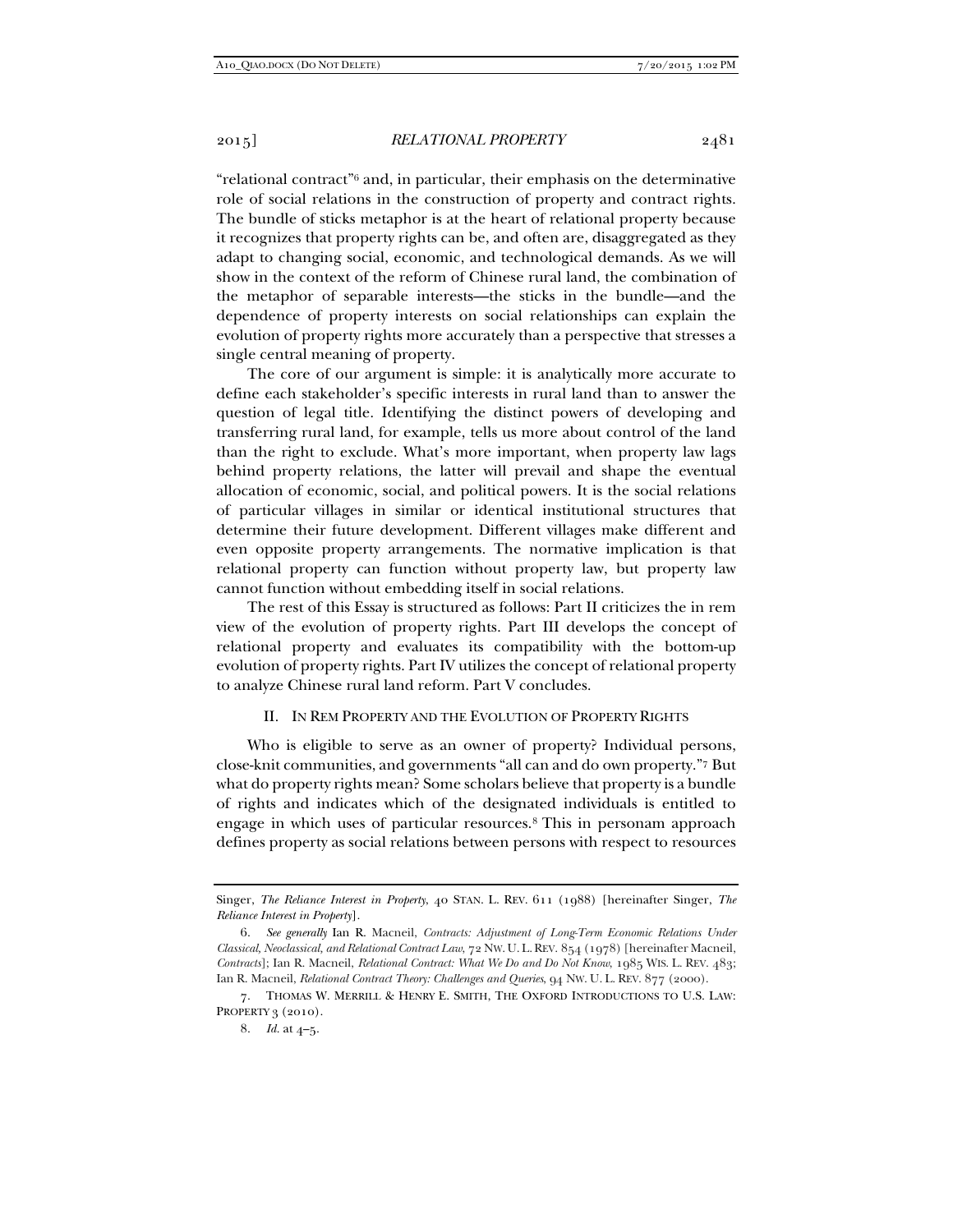and is analogized to a bundle of rights. Another school of thought holds that "property is a distinctive type of right to a thing, good against the world."9 This in rem concept of property consists of two parts. The first part is the emphasis on "property as the law of things."10 As Henry E. Smith argues, "the definition of a thing and its role in mediating private interactions lie at the heart of property." 11 The "thing" plays a role in depersonalizing and formalizing property relations.12 In general, this in rem concept views property as the relationship between human beings and resources, instead of a web of social relations among human beings. "First, it identifies particular resources ('things'), and specifies which person (the 'owner') is to act as the gatekeeper or regulator of the thing."13 Things are "modules" through which law can organize the complex relationships into "lumpy packages" of legal relations.14 This approach, according to Yun-chien Chang and Smith, presents a *structured* bundle of relationships that minimize information costs.15

The second part of this in rem theory of property is the emphasis on the right to exclude. The right to exclude others from some definite thing is central to what the owner owns.16 To describe someone as an owner of some thing is to say that such person has the right to exclude others' use of the thing. Thomas Merrill holds that the right to exclude is more than just one stick in the bundle of property rights. "Give someone the right to exclude others from a valued resource . . . and you give them property. Deny someone the exclusion right and they do not have property."17 But Smith recently argued that "the right to exclude . . . is not quite a *sine qua non*" of property, and "the characteristic features of property . . . can[not] be derived logically from . . . the right to exclude." 18 In the same essay, he addresses other property rights, such as the right to transfer and the right to use. Chang, also in a recent essay, writes that "ownership" is just one type of property right, and he labels the right to transfer and the right to use, among others, as

14. Smith, *supra* note 4, at 1693.

 15. *See* Yun-chien Chang & Henry E. Smith, *An Economic Analysis of Civil Versus Common Law Property*, 88 NOTRE DAME L. REV. 1, 3–5 (2012); Yun-chien Chang, *The Economy of Concept and Possession*, *in* LAW AND ECONOMICS OF POSSESSION 103, 108 (Yun-chien Chang ed., 2015).

16. Merrill & Smith, *supra* note 9, at 360.

17. Thomas W. Merrill, *Property and the Right to Exclude*, 77 NEB. L. REV*.* 730, 730 (1998).

18. Smith, *supra* note 11, at 96, 119.

 <sup>9.</sup> Thomas W. Merrill & Henry E. Smith, Essay, *What Happened to Property in Law and Economics?*, 111 YALE L.J. 357, 358 (2001).

 <sup>10.</sup> *See generally* Smith, *supra* note 4 (asserting that the characterization of property as a bundle of rights is flawed).

 <sup>11.</sup> Henry E. Smith, *The Thing About Exclusion*, 3 BRIGHAM–KANNER PROP. RTS. CONF. J. 95, 123 (2014).

 <sup>12.</sup> *See generally id.* (explaining that "[p]roperty is the law of things" and does not revolve around the right to exclude).

 <sup>13.</sup> *See* Thomas W. Merrill & Henry E. Smith, *The Property/Contract Interface*, 101 COLUM. L. REV. 773, 790 (2001).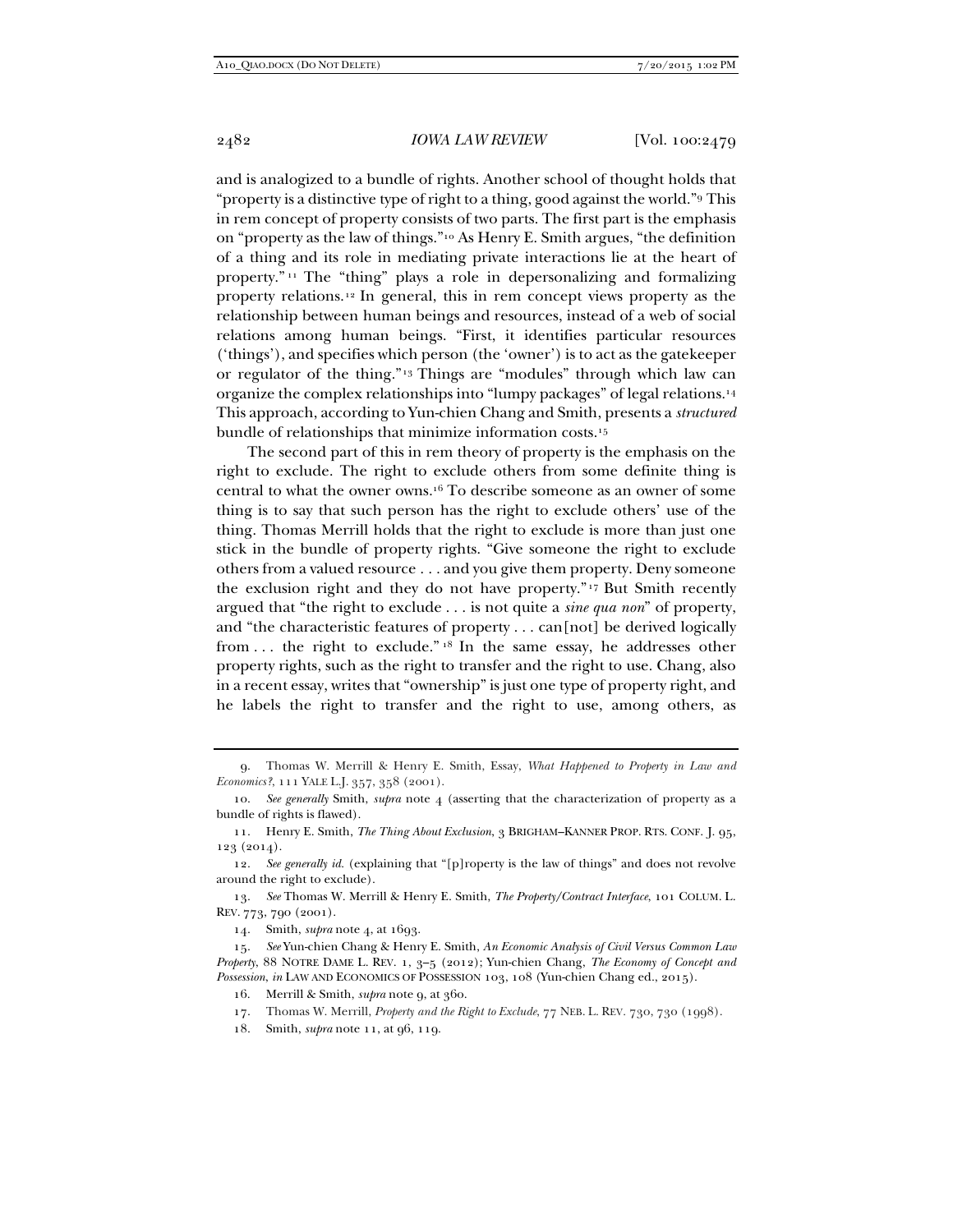"subsidiary rights."19 Despite these recent elaborations, however, the in rem concept retains its long-time emphasis on the right to exclude as the natural consequence of defining property as law of things. Under this view, the first question to ask remains who owns the thing, which generally means who is the gatekeeper and has exclusive control over the thing.

Merrill and Smith argue that legal realists and legal economists have successfully replaced the traditional in rem concept of property rights with the bundle of rights picture.20 According to them, someone who believes that property is a right to a thing suffers from a lack of sophistication.<sup>21</sup> Nonetheless, the Blackstonian concept of absolute dominion still dominates our imagination of property rights and legal discourse. The standard trilogy of private, communal, and state property rights presumes the in rem concept of property rights and is evidence of the Blackstonian concept. "Theorists push reforms towards one type or the other, but none" has substantially challenged the trilogy itself.22

Private property, despite the inherent ambiguity of its boundaries, is the benchmark and starting point of this trilogy. Sir William Blackstone defines private property as a man's "sole and despotic dominion . . . over the external things of the world."23 His is undoubtedly an in rem portrayal of property rights. Further, "comm[unal] property designates resources that are owned or controlled by a *finite* number of people who manage the resource together and exclude outsiders."24 Essentially, it is "a regime that holds some resources as a commons among a group of 'insiders,' but as an exclusive right against 'outsiders.'" 25 It is "commons on the inside, [private] property on the outside."26 State property, or centralized property, means that the state holds all rights of exclusion and is the sole locus of decision-making regarding the use of resources.27 Like the definition of private property, both communal and state property present a relationship between a thing and an owner, in which exclusion is the core.

This in rem property rights theory also dominates the evolution of property rights literature. The majority of existing research, following the path-breaking work of Harold Demsetz, focuses on the paradigmatic situation in which the evolutionary process starts with open-access or communal

 <sup>19.</sup> Chang, *supra* note 15, at 5.

 <sup>20.</sup> Merrill & Smith, *supra* note 9, at 358–59.

 <sup>21.</sup> *Id.* at 357–58.

 <sup>22.</sup> Michael A. Heller, *The Dynamic Analytics of Property Law*, 2 THEORETICAL INQ.L. 79, 82 (2001).

 <sup>23. 2</sup> WILLIAM BLACKSTONE, COMMENTARIES \*2.

 <sup>24.</sup> Hanoch Dagan & Michael A. Heller, *The Liberal Commons*, 110 YALE L.J. 549, 557 (2001).

 <sup>25.</sup> Carol M. Rose, *The Several Futures of Property: Of Cyberspace and Folk Tales, Emission Trades and Ecosystems*, 83 MINN. L. REV. 129, 155 (1998).

 <sup>26.</sup> Dagan & Heller, *supra* note 24, at 557 (quoting Rose, *supra* note 25, at 155) (alteration in original).

 <sup>27.</sup> Heller, *supra* note 22, at 85.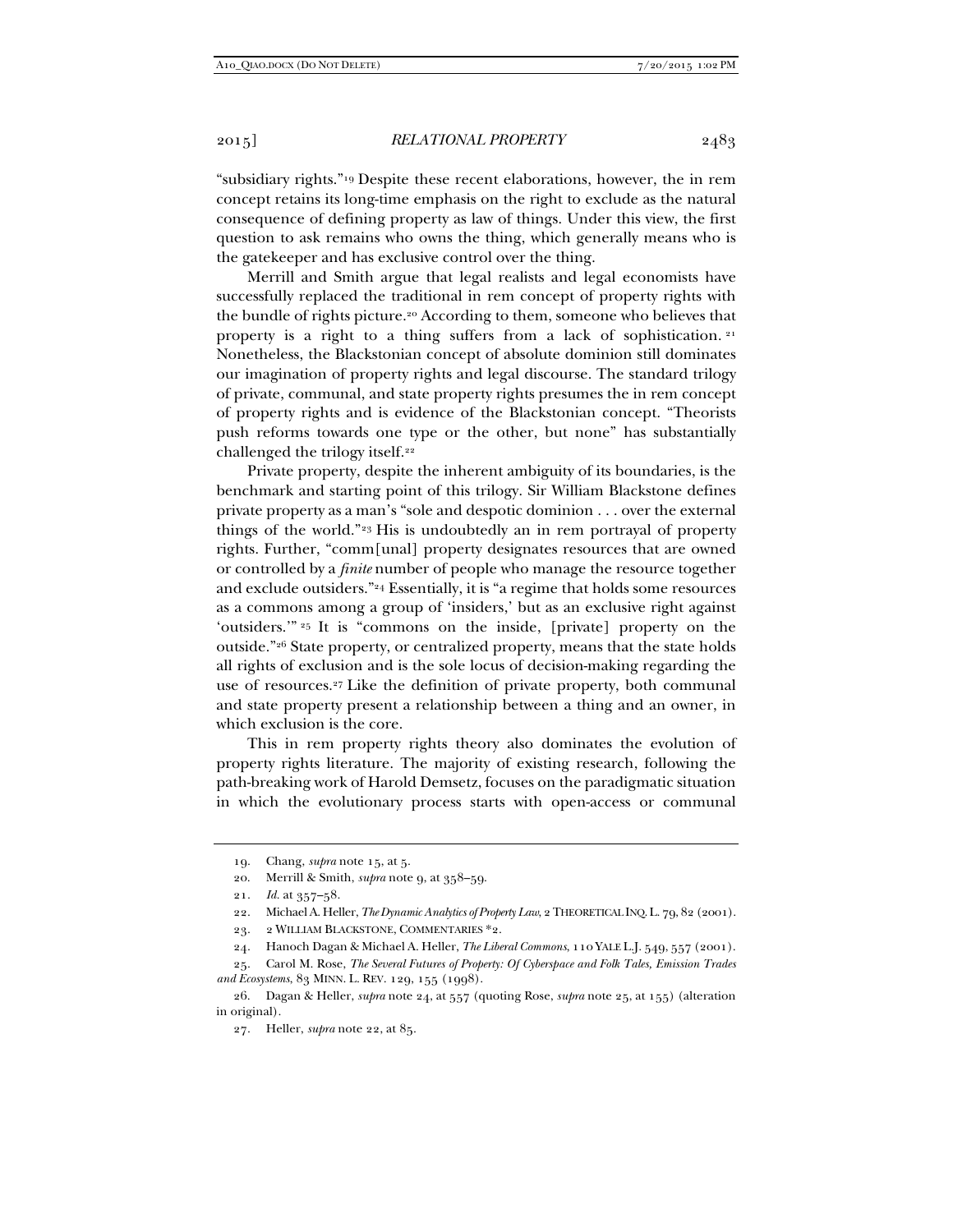property and ends with private individualized property. Demsetz discussed the emergence of private property among Indians of the Labrador Peninsula in his 1967 article.<sup>28</sup> Robert Ellickson explored the switch from group ownership to individual ownership using various empirical materials.<sup>29</sup> Michael Heller investigates the post-communist transitions of property regimes in Russia, which aims at the transformation from government ownership to private ownership. 30 Other scholars, such as Terry Anderson, P.J. Hill, D. Bruce Johnsen, John Umbeck, and Barry Field, enriched the theory of property rights in different respects, but they generally did not go beyond the movement from open-access or communal property to individualized private property.31 A few works discuss evolution in the reverse direction,32 but overall the contemporary literature on the evolution of in rem property rights remains incomplete in three important ways.

First, the concept of exclusion is ambiguous and varies with social, institutional, and technological contexts. To cite an illustrative example, in one author's home village in rural China, whenever the door is open, villagers are free to enter into a neighbor's home and even stay there for a while to wait for the owner to return. In contrast, in the other author's Manhattan neighborhood, entrance without permission would lead, at least, to an immediate 911 call. This contrast is an example, however unscientific, of how the specific meaning and the extent of the right to exclude will vary with circumstance.

And circumstance is not limited to the nature of the relevant community norms but extends to institutional and technological settings. Amy Kapczynski and Talha Syed iconized the term "the continuum of excludability" in discussing the limits of patents.33 They argue that "excludability is not a binary quality, either 'on' or 'off' depending on the availability or absence of

 33. *See generally* Amy Kapczynski & Talha Syed, *The Continuum of Excludability and the Limits of Patents*, 122 YALE L.J. 1900 (2013).

 <sup>28.</sup> *See generally* Harold Demsetz, *Toward a Theory of Property Rights*, 57 AM. ECON. REV. 347, 350–52 (1967).

 <sup>29.</sup> *See generally* Ellickson, *supra* note 2.

 <sup>30.</sup> *See generally* Michael A. Heller, *The Tragedy of the Anticommons: Property in the Transition from Marx to Markets*, 111 HARV. L. REV. 621 (1998).

 <sup>31.</sup> *See generally* Terry L. Anderson & P.J. Hill, *The Evolution of Property Rights: A Study of the American West*, 18 J.L. & ECON. 163 (1975); Barry C. Field, *The Evolution of Property Rights*, 42 KYKLOS 319 (1989); D. Bruce Johnsen, *The Formation and Protection of Property Rights Among the Southern Kwakiutl Indians*, 15 J. LEGAL STUD. 41 (1986); John Umbeck, *The California Gold Rush: A Study of Emerging Property Rights*, 14 EXPLORATIONS ECON. HIST. 197 (1977).

 <sup>32.</sup> *See, e.g.*, Abraham Bell & Gideon Parchomovsky, *The Evolution of Private and Open Access Property*, 10 THEORETICAL INQUIRIES L. 77 (2009) (discussing forces that motivate the shift from private ownership to open access); David D. Haddock & Lynne Kiesling, *The Black Death and Property Rights*, 31 J. LEGAL STUD. S545 (2002) (discussing how the plague impacted feudal property institutions); Henry E. Smith, *Exclusion Versus Governance: Two Strategies for Delineating Property Rights*, 31 J. LEGAL STUD. S453 (2002) (discussing the emergence of the open-field system from the earlier rough individual tenure).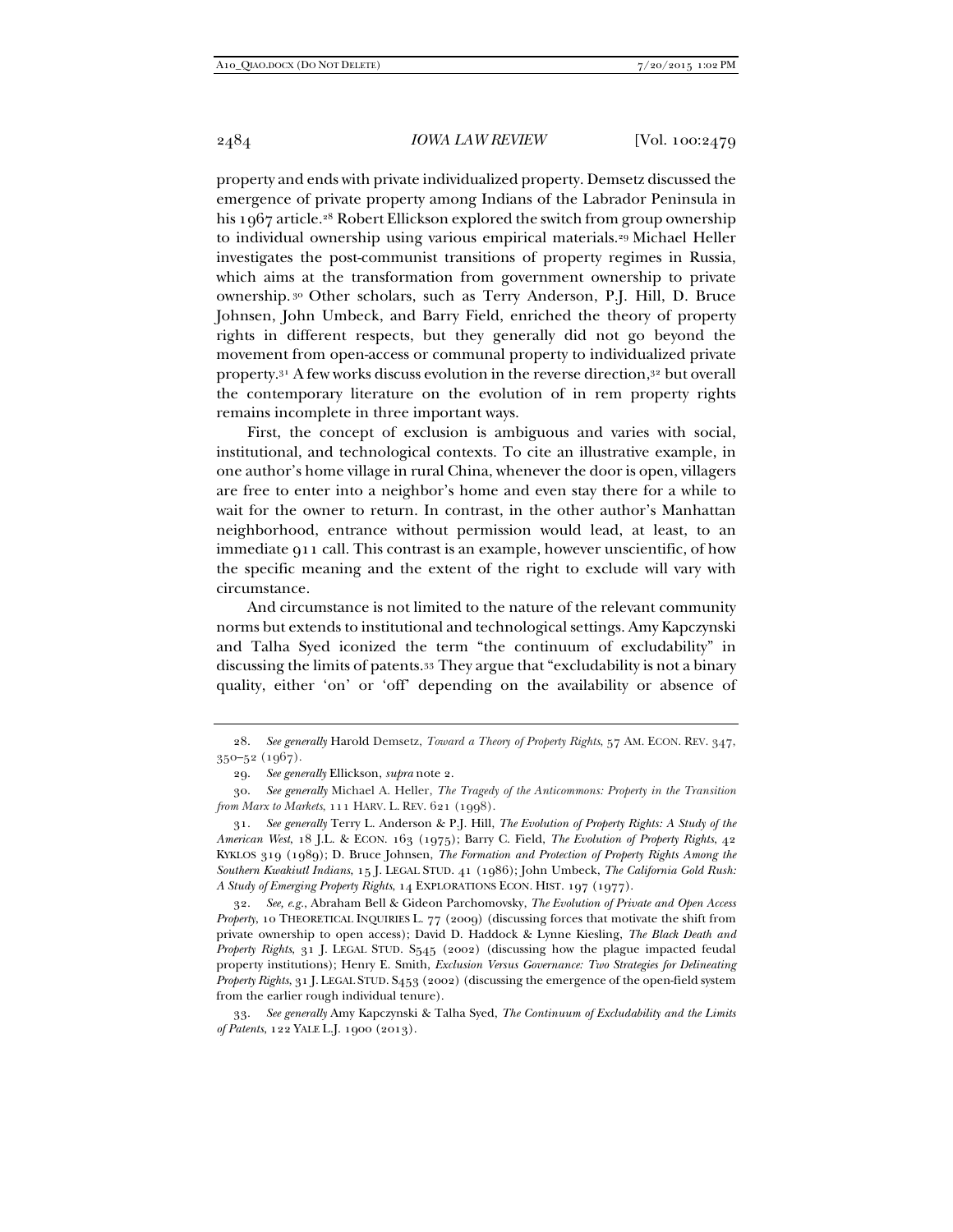property rights." 34 They continue: "Rather, it is highly variable across information goods, and is affected not only by formal legal entitlements, but also by existing technologies[,] . . . existing social norms[,] . . . and the existing institutions . . . ." 35 Recognizing the continuum of excludability expands the traditional view of information goods based on a rigid view of exclusion and applies not only to intellectual property, but also to property theory in general. Given the diversity of legal systems, unequal accesses to technologies, decentralized social norms, and different institutional environments, as well as different properties of different resources, the excludability of resources varies across the spectrum from ideal private property to open access. By identifying institutions and social norms as key determinants of excludability, Kapczynski and Syed have focused on the social relations of information goods rather than on the relationship between information goods and their owners.36 The embedded picture of property rights in their discussion is in personam rather than in rem.

The standard property trilogy, which uses the right to exclude as one criterion, has also been criticized by Heller and Hanoch Dagan. According to Dagan and Heller, this familiar conceptual map has limited debate in three distinct ways: (1) "the categorization is incomplete," oversimplified, and should include new categories of property, such as anticommons 37 and semicommons;<sup>38</sup> (2) the existing categories, such as private property, may themselves be renegotiated and a richer, alternative conception developed; and (3) it is also possible to synthesize features of existing property types to create vigorous hybrids, such as the liberal commons.39 Their concept of the liberal commons focuses on the crucial goals of social relations—individual autonomy, interpersonal cooperation, and community prosperity<sup>40</sup>—rather than the relationship between the resources and their owners.

Second, the in rem concept of property rights overemphasizes the right to exclude and falls short of explaining the change of other sticks in the bundle of rights. As a result, another trend of the evolution of property rights has been ignored in the mainstream law and economics. Following are several examples.

 <sup>34.</sup> *Id.* at 1903; *compare id.*, *with* Henry E. Smith, *Property and Property Rules*, 79 N.Y.U. L. REV. 1719, 1755 (2004) ("In an *exclusion* strategy, the law sets up rough signals (informational variables, proxies) defining the boundaries of the asset. Within this zone of protection, owners have the choice of how to invest in or consume the asset.").

 <sup>35.</sup> Kapczynski & Syed, *supra* note 33, at 1903.

 <sup>36.</sup> *Id.*

 <sup>37.</sup> Dagan & Heller, *supra* note 24, at 558 (citing Heller, *supra* note 30, at 622–26).

 <sup>38.</sup> *See generally* Henry E. Smith, *Semicommon Property Rights and Scattering in the Open Fields*, 29 J. LEGAL STUD. 131 (2000).

 <sup>39.</sup> *See generally* Dagan & Heller, *supra* note 24.

 <sup>40.</sup> *Id.* at 574.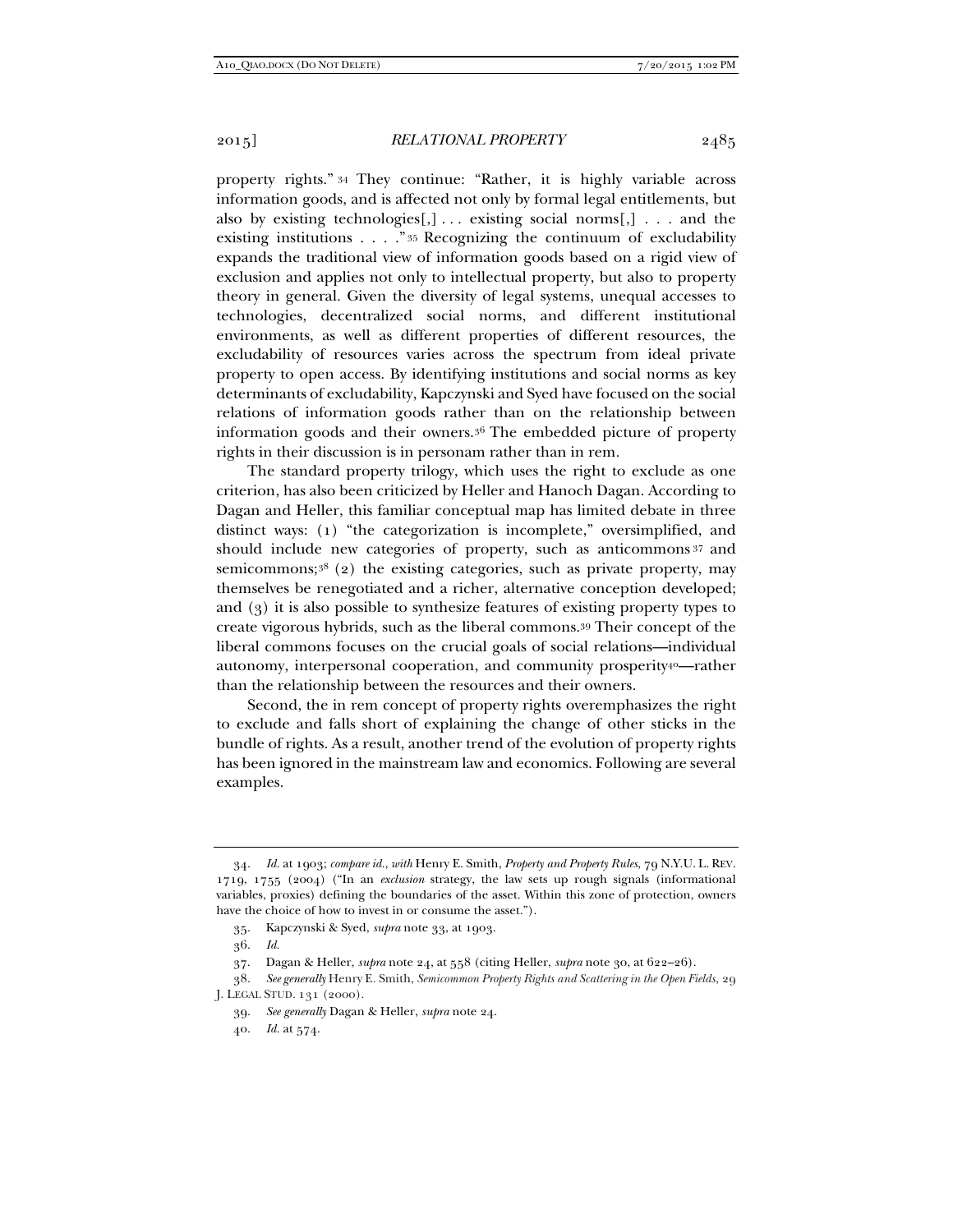Morton Horwitz documents the transformation in the conception of property in the 19th century and argues that the Blackstonian concept of ownership necessarily circumscribed the rights of others to develop their land.41 As he writes:

[A]s the spirit of economic development began to take hold of American society in the early years of the nineteenth century, however, the idea of property underwent a fundamental transformation—from a static agrarian conception entitling an owner to undisturbed enjoyment, to a dynamic, instrumental, and more abstract view of property that emphasized the newly paramount virtues of productive use and development.42

Claire Priest investigates "an issue central to the economic and political development of the early United States: laws protecting real property from the claims of creditors."43 Traditional English law protected inheritance "by protecting real property from the claims of creditors in multiple ways."44 "The legal restrictions on creditors' ability to seize land in satisfaction of debts helped to stabilize the landed class by protecting real-property holdings from the risk associated with accumulated unsecured debt."45 Priest shows that: "[T]he status of the American colonies . . . in the British Empire, [which was] distinguishable socially and politically from England, and the desire among English creditors and colonial subjects to improve credit conditions in the Empire led to the removal . . . of traditional English protections to land from creditors."46

It is a story in which, alienability, rather than the right to exclude, is the focus, but nobody would deny that it is an issue essential to the property system. Furthermore, Priest highlights the social, economic, and political contexts in the evolution of property rights:

English law reflected a society in which political and social authority was vested in a landed class that perpetuated itself through longterm ownership of real property. . . . Americans from the founding era forward, however, viewed the greater circulation of land in America as the basis of a new political ideal—republicanism—that offered more opportunity for political participation than existed in European society.47

 <sup>41.</sup> MORTON J. HORWITZ, THE TRANSFORMATION OF AMERICAN LAW: 1780–1860, at 32  $(1977)$ .

 <sup>42.</sup> *Id.* at 31.

 <sup>43.</sup> Claire Priest, *Creating an American Property Law: Alienability and Its Limits in American History*, 120 HARV. L. REV 385, 385 (2006) (abstract).

 <sup>44.</sup> *Id.* at 387.

 <sup>45.</sup> *Id.* at 388.

 <sup>46.</sup> *Id.* at 389.

 <sup>47.</sup> *Id.* at 387.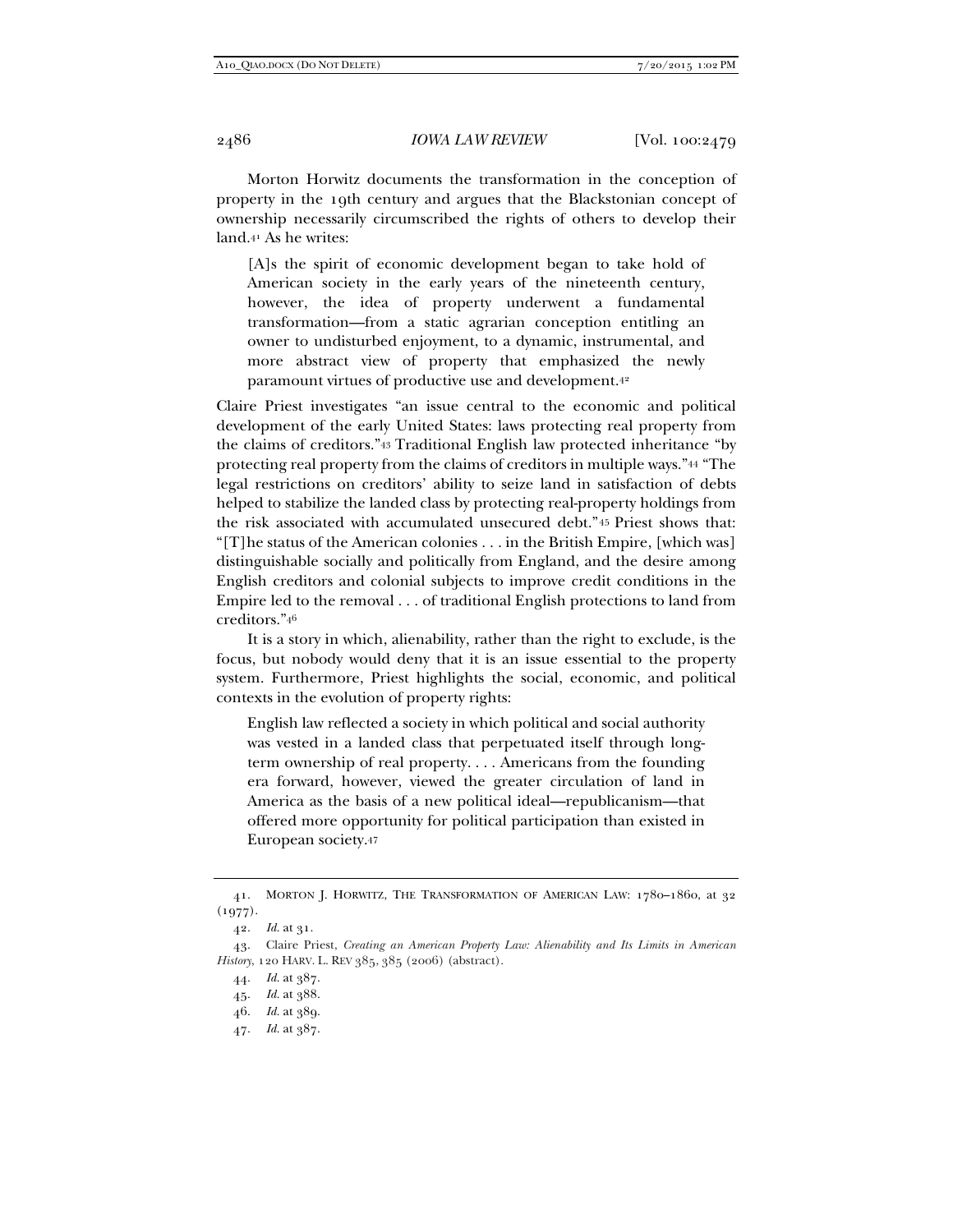In short, the transformation of the American property law resulted from the transformation of the economic, political, and social relations.48

The same can be said of Steven Kochevar's investigation of the rise of institutional mortgage lending in early 19th-century New Haven, Connecticut.49 His research also reveals the crucial role of political and social relations in the evolution of property rights.<sup>50</sup> Specifically, his research documents key differences between the elite mortgages made before 1837, i.e., "capital allocation that relies on pre-existing social networks," and the later mortgages made by the Town and the Savings Bank, i.e., "capital allocation that does not depend on pre-existing social networks."<sup>51</sup> "By creating a political forum where economic actors who were not plugged into pre-existing elite social networks could present and assemble privately held knowledge in a public setting, the Town performed an informationaggregating service [to facilitate institutional mortgage lending]."52

Third, Merrill and Smith develop the optimal standardization thesis and further the *numerus clausus* principle based on the in rem concept of property rights, which on the whole, overemphasizes the role of law and downplays the role of social norms in the evolution of property rights. 53 For them, the unique advantage of in rem rights is that they conserve information costs relative to in personam rights. This is especially true "in situations where the number of potential claimants to resources is large, and the resource in question can be defined at relatively low cost."54 Merrill and Smith argue that:

In rem rights offer standardized packages of negative duties of abstention that apply automatically to all persons in the society when they encounter resources that are marked in the conventional manner as being "owned." Information is conserved by making these duties apply automatically to delineated resources without regard to the identity of the owner; by making the duties uniform; by restricting the duties to a short list of negative obligations, easily defined and understood by all; and by marking boundaries using easily observed proxies.55

In short, property rights exist in a fixed number of forms.56 Borrowing from civil law countries, Merrill and Smith call the principle that property rights

54. Merrill & Smith, *supra* note 13, at 793.

 <sup>48.</sup> *Id.* at 390.

 <sup>49.</sup> *See generally* Steven J. Kochevar, Note, *The Rise of Institutional Mortgage Lending in Early Nineteenth-Century New Haven*, 124 YALE L.J. 158 (2014).

 <sup>50.</sup> *Id.* at 162.

 <sup>51.</sup> *Id.* at 163.

 <sup>52.</sup> *Id.* at 199.

 <sup>53.</sup> Thomas W. Merrill & Henry E. Smith, *Optimal Standardization in the Law of Property: The*  Numerus Clausus *Principle*, 110 YALE L.J. 1, 38–40 (2000).

 <sup>55.</sup> *Id.* at 794.

 <sup>56.</sup> Merrill & Smith, *supra* note 54, at 3–4.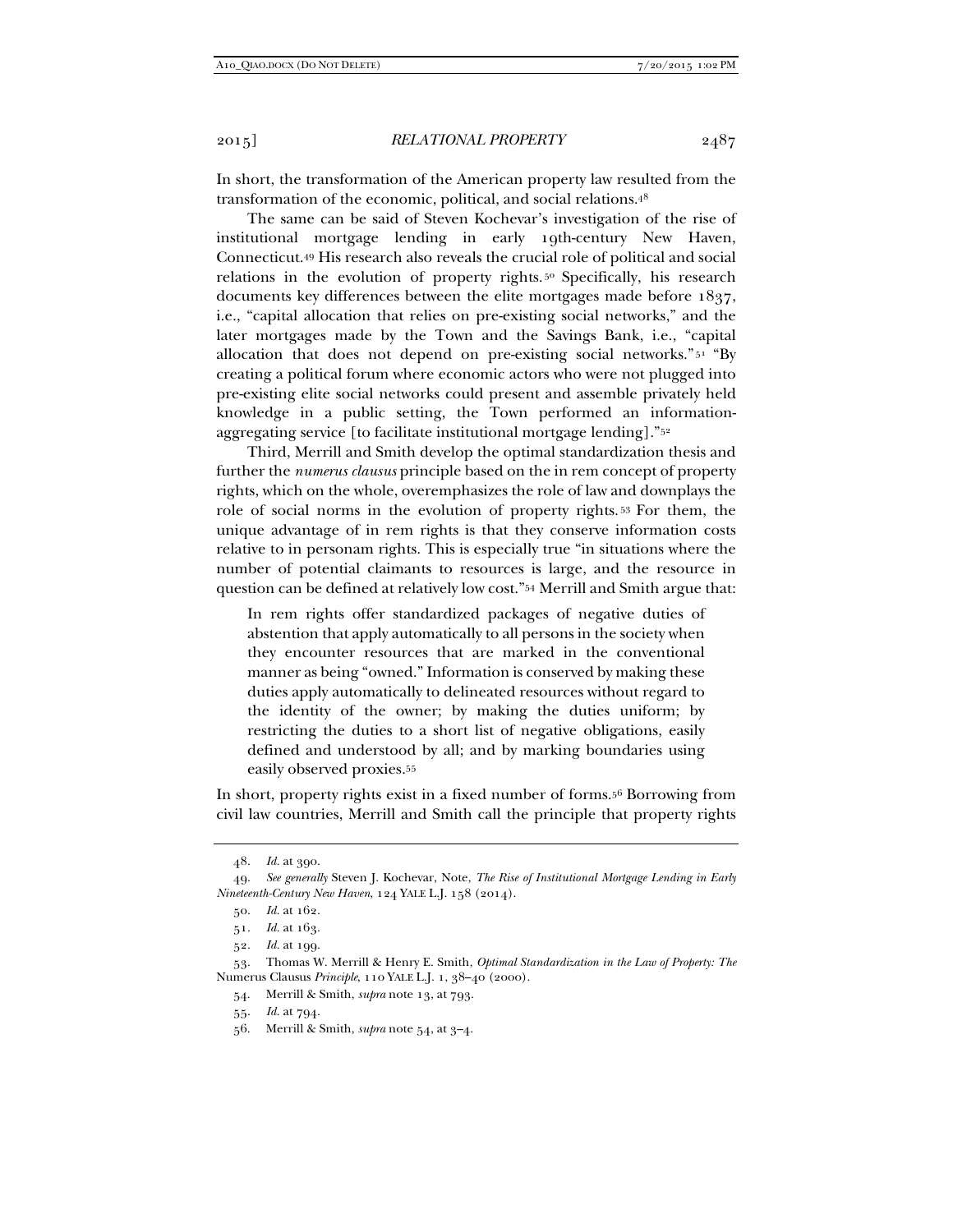must conform to certain standardized forms *numerus clausus*—which, in Latin, means the number is closed—which "functions to promote the optimal standardization of property rights."57

In the world of *numerus clausus*, law is the main source of property rights. Merrill and Smith argue that the government, and particularly the legislature, should play a role in standardizing rights.58 This actually aligns closely to Bentham's argument that without law there would be no rights.59 Smith has made a famous analogy between language and property. He explicitly states that the grammar of a language is standardized spontaneously, while the source of the standardization of property rights is different.<sup>60</sup> In a recent paper, Smith presents a systematic modular theory of in rem property rights in which the embedded legal centralism is also apparent.<sup> $61$ </sup> His modular theory presupposes a state that defines the modules and when remodularization is necessary for major change, "in our legal system this type of change is typically channeled to legislatures."62 In this Symposium, Chang and Smith distinguish between the strict form of the *numerus clausus* principle, under which only the legislature can create new property forms, and a broader version of the *numerus clausus* principle, in which they hypothesize that property customs that create new property forms and yet impose tolerable information costs are more likely to be recognized by courts.<sup>63</sup>

Maybe this hypothesis should be qualified by assuming that everything else is equal. Information cost is important, but it is only one of the many factors that contribute to the evolution of property rights. Whether courts, legislatures, or even the executive branch is more capable of designing property rights is very sensitive to context. More generally, it is also doubtful whether law is always the main engine for property reform. For example, the incapacity of property law systems in developing countries has resulted in the prevalence of informal property rights that do not come from the formal law.64 In contrast to the standardized picture of in rem property, informality

 64. *See, e.g.*, HERNANDO DE SOTO, THE MYSTERY OF CAPITAL: WHY CAPITALISM TRIUMPHS IN THE WEST AND FAILS EVERYWHERE ELSE 166–68 (2000); HERNANDO DE SOTO, THE OTHER PATH: THE ECONOMIC ANSWER TO TERRORISM 19–26 (1989); Shitong Qiao, *Planting Houses in Shenzhen: A Real Estate Market Without Legal Titles*, 29 CAN. J.L. & SOC'Y 253, 270–71 (2014) [hereinafter Qiao, *Planting Houses*]; Shitong Qiao, *Small Property, Big Market: A Focal Point Explanation*, 63 AM. J. COMP. L. (forthcoming 2015) [hereinafter Qiao, *Small Property*], *available at* http://papers. ssrn.com/sol3/papers.cfm?abstract\_id=2399675; Leah M. Trzcinski & Frank K. Upham, *Creating Law from the Ground Up: Land Law in Post-Conflict Cambodia*, 1 ASIAN J.L. & SOC'Y 55 (2014).

 <sup>57.</sup> *Id.* at 38.

 <sup>58.</sup> *Id.* at 60–68.

 <sup>59.</sup> JEREMY BENTHAM, THE THEORY OF LEGISLATION 57 (1975).

 <sup>60.</sup> Henry E. Smith, *The Language of Property: Form, Context, and Audience*, 55 STAN. L. REV. 1105, 1160 (2003).

 <sup>61.</sup> Smith, *supra* note 4, at 1709–10.

 <sup>62.</sup> *Id.* at 1724.

 <sup>63.</sup> Yun-chien Chang & Henry E. Smith, *The* Numerus Clausus *Principle, Property Customs, and the Emergence of New Property Forms*, 100 IOWA L. REV. 2275 (2015).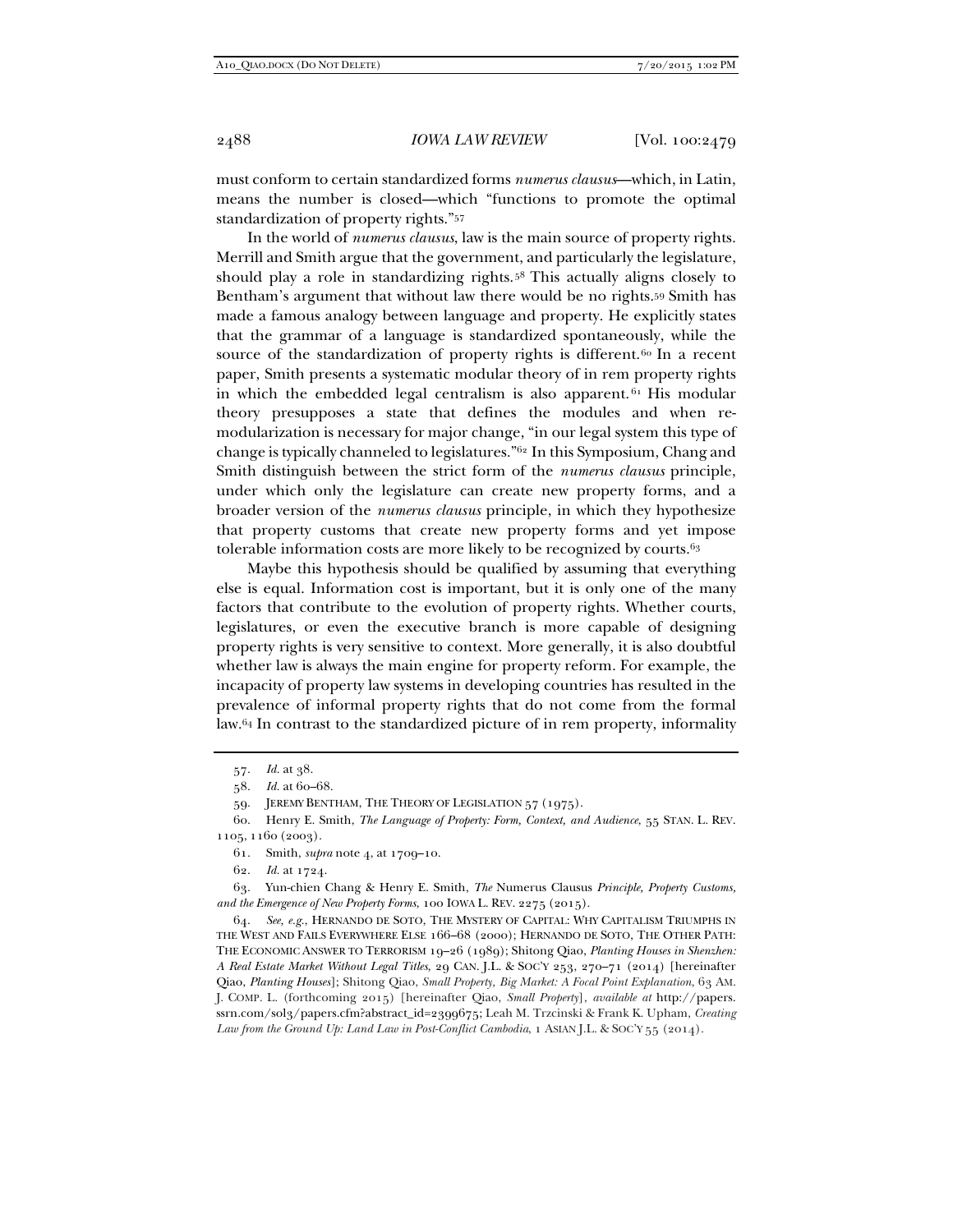is a widely acknowledged symptom of property rights in developing countries. The variety of power structures and social relations has made property rights quite a chaotic and irregular system in many developing countries.<sup>65</sup> The World Bank and other international organizations have devoted a lot of time and resources to formalizing these informal property systems but have not made substantial progress.66 The failure of legal titling programs in some countries, and also the uncertain effects of legal titling on promoting investment and economic development, have led to reflections on private property as a development strategy.67 Based on our previous review of the in rem basis of the existing property debate, this kind of opinion is not at all surprising, but neither is it helpful. Going beyond the trilogy of property debates requires us to not take the failure of one of the property forms as a reason for another property form to succeed. Instead, we should shift from choosing a relationship between resources and the owners to investigating the social relations with respect to the resources.

III. RELATIONAL PROPERTY AND BOTTOM-UP INSTITUTIONAL EVOLUTION

# *A. RELATIONAL PROPERTY*

Borrowing from Joseph Singer's "property rights as social relations" and Ian Macneil's "relational contract," we develop the concept of "relational property" and argue that it is the basis of spontaneous order.<sup>68</sup> The emphasis on social relations is far from rare in the field. For example, Carol Rose also argues "that property on the one hand, and the regulation of property on the other, are aligned in a set of overlapping evolutionary relationships."69

The relational property theory presents that property rights are a web of mutually dependent relationships.70 Property rights are defined "in terms of human relationships rather than relations between persons and things."71 It also aligns with "[t]he legal realists view that shifts attention from relations between people and things to relations among people with respect to the valued resource." 72 According to the theory, rights emerge from the understandings that come from relationships between people that develop

 <sup>65.</sup> *See* Daniel Fitzpatrick, *Evolution and Chaos in Property Rights Systems: The Third World Tragedy of Contested Access*, 115 YALE L.J. 996, 1011–16 (2006).

 <sup>66.</sup> *See* Tor Krever, *The Legal Turn in Late Development Theory: The Rule of Law and the World Bank's Development Model*, 52 HARV. INT'L L.J. 287, 304–07 (2011). *See generally* Trzcinski & Upham, *supra* note 64.

 <sup>67.</sup> Trzcinski & Upham, *supra* note 64.

 <sup>68.</sup> *See generally* Singer, *Property and Social Relations*, *supra* note 5; Macneil, *Contracts*, *supra*  note 6.

 <sup>69.</sup> Carol M. Rose, *Property Rights, Regulatory Regimes and the New Takings Jurisprudence—An Evolutionary Approach* 57 TENN. L. REV. 577, 577–78 (1990).

 <sup>70.</sup> Singer, *The Reliance Interest in Property*, *supra* note 5, at 652.

 <sup>71.</sup> Singer, *Property and Social Relations*, *supra* note 5, at 8.

 <sup>72.</sup> *Id.*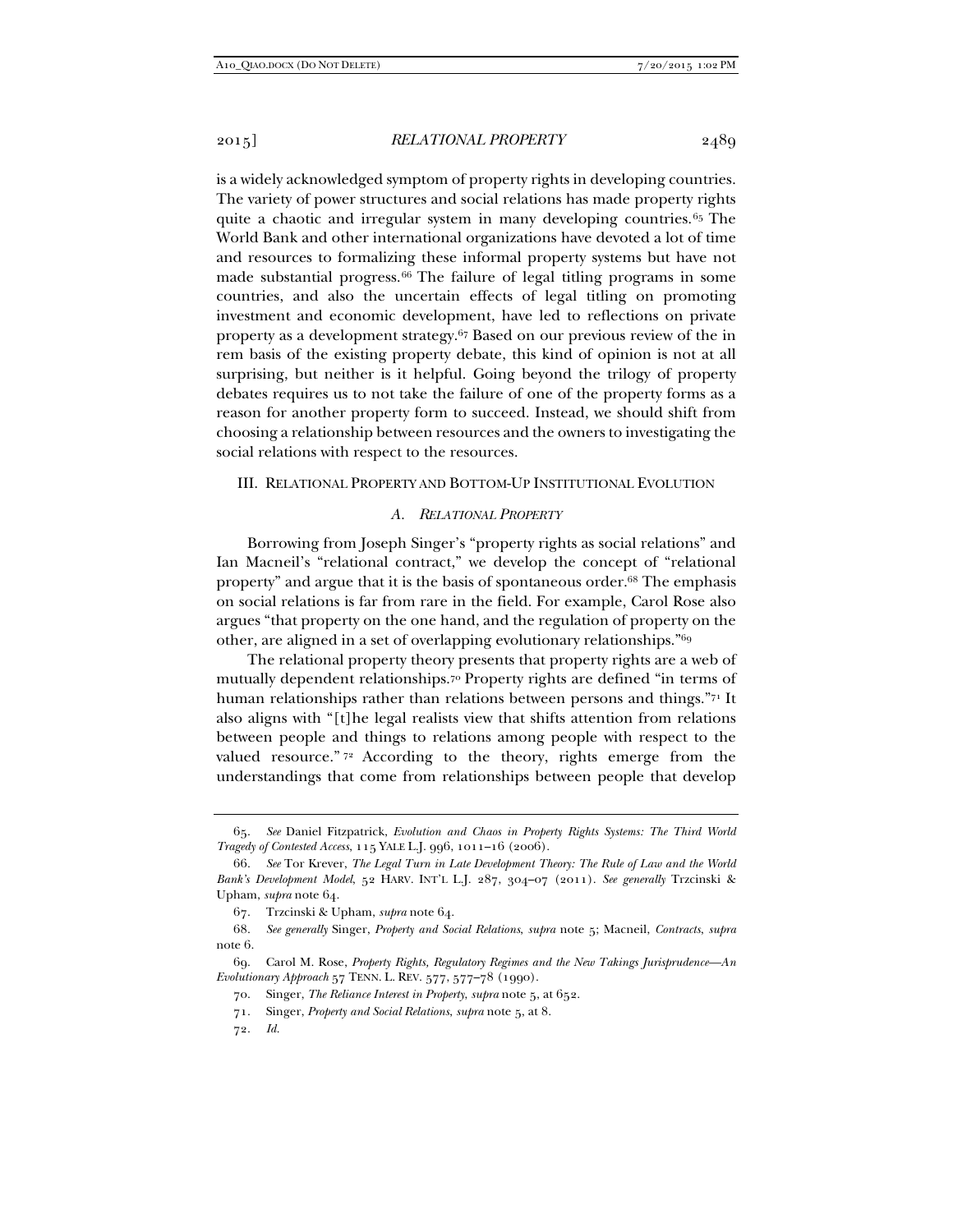over time rather than rights being articulated and clear under the law.73 "[P]roperty does not have a static definition but rather reflects [everchanging] relationships between" the government, the local community, and individuals over time.74 Therefore, under the theory, "[u]nderstanding the evolution of property rights requires an examination of the" historical and social contexts of human relationships with regard to property.75

The bundle-of-sticks metaphor is at the heart of this relational property theory. It highlights the legal realists' recognition "that property rights can be and often are disaggregated." 76 We can often observe the subtle and incremental adjustment and evolution of property rights, as well as the moments of rapid fundamental change in property systems. We can observe not only the shift of the right to exclude from one person to another, but also the evolution of the rights to use and transfer. Relational property accommodates the more nuanced and incremental changes in property rights, and it provides a platform for different stakeholders to engage and bargain with each other in the evolution of property rights, which can avoid or lessen the direct confrontation and conflicts in the contest for exclusive control over the piece of property. Relational property theory also contemplates the right to exclude, but it is more the right to exclude others from interfering with the exercise of that particular right, rather than the right to exclude others from the thing in total. 77 The most important implication of the bundle-of-rights metaphor is that it shifts our attention from asking who owns the property to understanding who has what rights to the property and to examining the social relationships around a piece of property that is "beset by conflicting values and competing interests."78

We agree with Singer and others on the important and determining role of social relations in the construction of property rights, but do not necessarily agree with the way they characterize social relationships. For example, we agree with Singer that there is a basic connectedness between people, but we would temper its centrality with a recognition that autonomy is an essential dimension of personhood.79 Moreover, different social control systems follow different logics, and we should not mix them, in particular, the social and legal relations. Singer criticizes what he calls "[t]he free market model" in

 <sup>73.</sup> *See id.*; Singer, *The Reliance Interest in Property*, *supra* note 5, at 618–23; Joseph William Singer & Jack M. Beermann, *The Social Origins of Property*, 6 CAN. J.L. & JURISPRUDENCE 217, 218 (1993).

 <sup>74.</sup> Wendell E. Pritchett, *The "Public Menace" of Blight: Urban Renewal and the Private Uses of Eminent Domain*, 21 YALE L. & POL'Y REV. 1, 6 (2003).

 <sup>75.</sup> *Id.* For examples of such examinations, see generally Rose, *supra* note 69; Joseph L. Sax, Lecture, *Some Thoughts on the Decline of Private Property*, 58 WASH L. REV. 481 (1983); and Laura S. Underkuffler, *On Property: An Essay*, 100 YALE L.J. 127 (1990).

 <sup>76.</sup> Singer, *Property and Social Relations*, *supra* note 5, at 8.

 <sup>77.</sup> *See id.*

 <sup>78.</sup> *Id.* 

 <sup>79.</sup> *See id.*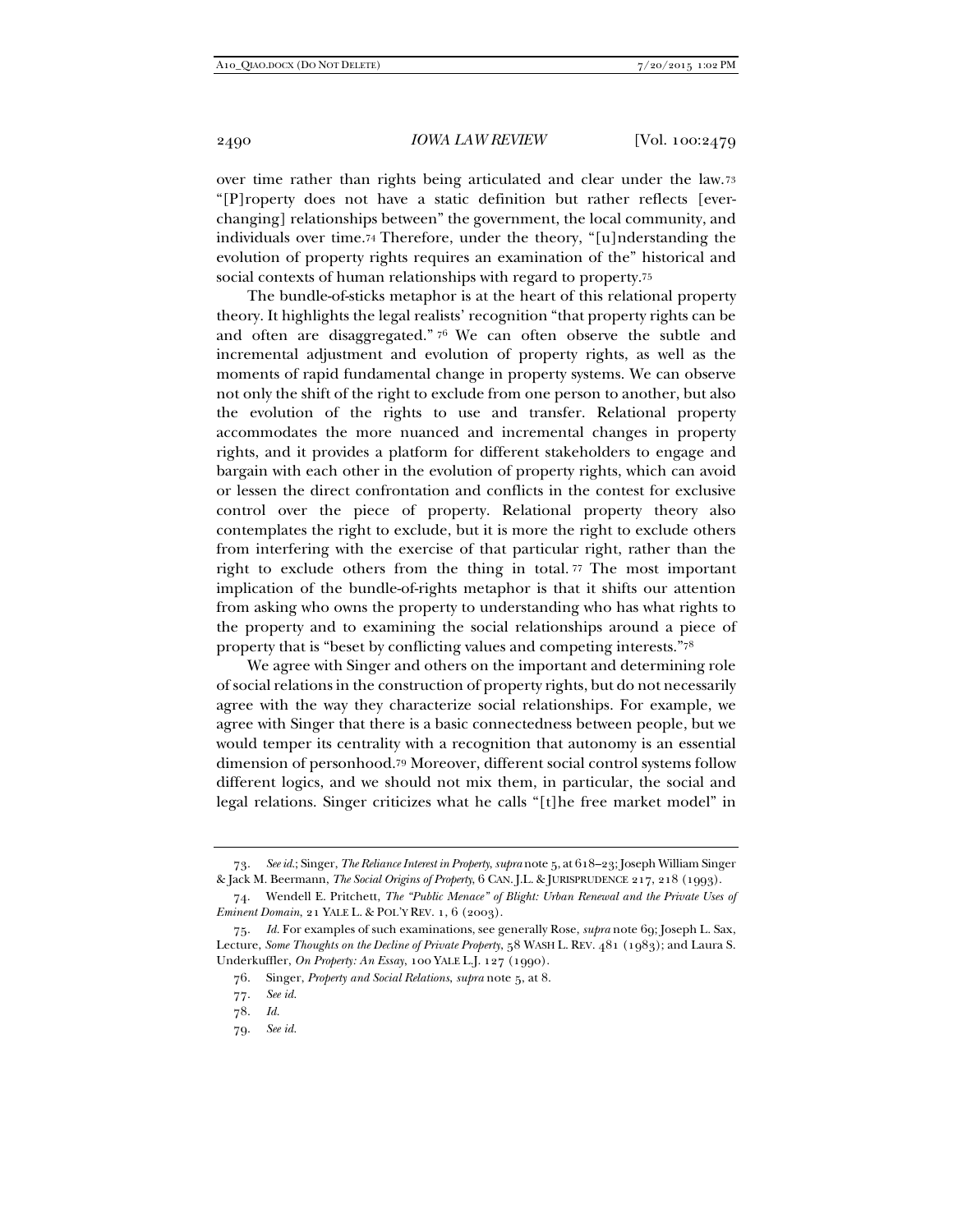which "rights are clearly defined at decision points" and individuals are "connected to each other legally in only two ways: through the universal community of the state or through private agreements."80 Though we agree with him that we should take fluid relationships into consideration, we disagree with him about the implications. Our focus is not to establish legal rights and obligations directly from social relationships, as in Singer's analysis of the *U.S. Steel Company* case; 81 rather, we are more interested in the mechanism of social change and how it leads to systematic legal change.

Relational property also shares characteristics with Ian Macneil's relational contract. Macneil argued that relational contract would be a solution to the "constant clash . . . between the need for stability and the need to respond to change" in the area of contracts.<sup>82</sup> He argues that:

In the neoclassical system, the reference point for those questions about the change tends to be the original agreement. In a truly relational approach the reference point is the entire relation as it had developed to the time of the change in question (and in many instances as it has developed since the change). This may or may not include an 'original agreement;' and if it does, may or may not result in great deference being given it.83

Deference to social relations rather than original contract can resolve the conflict between change and stability. This logic also applies to the field of property. In the law and economics tradition, scholars tend to use the legal system as the reference point of property rights. This reference point, however, results in a conundrum: economic development requires both secure property rights and the ability to reallocate property in response to social changes. Following this logic, we must ask: how can property rights be adjusted and still be considered secure?84 Echoing Macneil's insights, this Essay views relational property as a solution to the conundrum of stability and change in property. In the relational property approach, the reference point is the ongoing relations, rather than the original law.85 In other words, it is the social relationships that decide the arrangement of property rights.

This is the difference between relational property and in rem property. As Chang and Smith show in this Symposium and elsewhere, the *i* property theory repeatedly recognizes the existence of social relations.86 Nevertheless,

 <sup>80.</sup> Singer, *The Reliance Interest in Property*, *supra* note 5, at 652–53.

 <sup>81.</sup> *See id.* at 614–20.

 <sup>82.</sup> Macneil, *Contracts*, *supra* note 6, at 854.

 <sup>83.</sup> *Id.* at 890.

 <sup>84.</sup> *See generally* Naomi R. Lamoreaux, *The Mystery of Property Rights: A U.S. Perspective*, 71 J. ECON. HIST. 275 (2011) (asking the same question).

 <sup>85.</sup> Macneil, *Contracts*, *supra* note 6, at 890.

 <sup>86.</sup> *See generally* Chang & Smith, *supra* note 15; Chang & Smith, *supra* note 63; Henry E. Smith, *Community and Custom in Property*, 10 THEORETICAL INQUIRIES L. 5 (2009); Henry E. Smith, *Custom in American Property Law: A Vanishing Act*, 48 TEX. INT'L L.J. 507 (2013).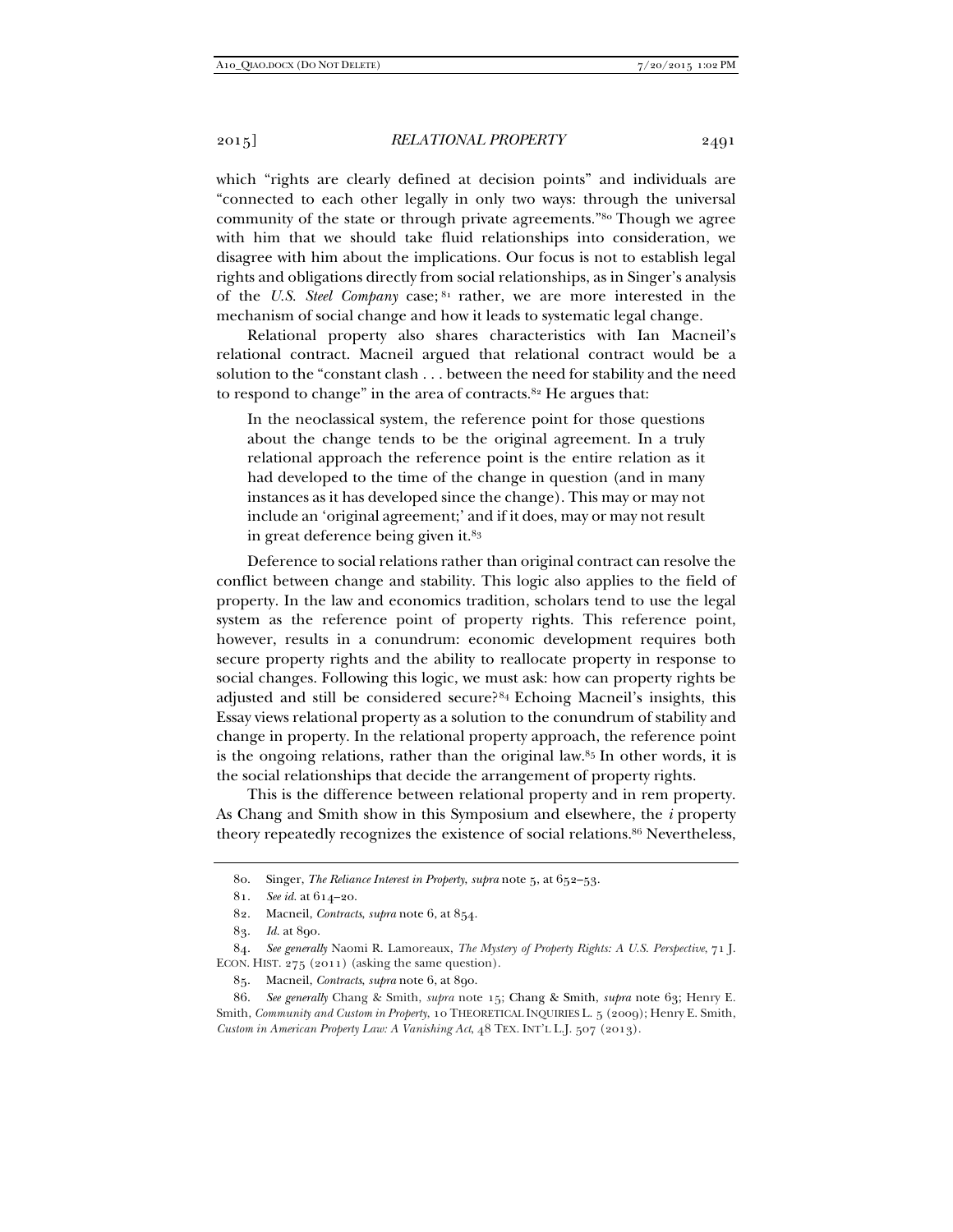under the in rem property theory, social relations only play a background role, and property customs are marginal, assuming that countries will legalize these customs eventually. In contrast, the relational property theory recognizes that social relationships are the primary rather than supplementary sources of property rights. Relational property can function without property law, but property law cannot function without embedding itself in social relations.

#### *B. BOTTOM-UP INSTITUTIONAL EVOLUTION*

Merrill and Smith argue that "the legal realists who promoted the bundleof-rights metaphor had a political agenda, namely, dethroning the sanctity of private property and the private ordering it enables in order to enhance levels of collective control and redistribution."87 Merrill and Smith worry that the ability to adjust property rights "along countless margins" carries the implication that these rights no longer run between only the individual owner and the rest of the world but instead run between the individual and the allpowerful state.88

We suggest that the in personam portrayal of property rights does not necessarily encourage state intervention, but, on the contrary, that it can encourage bottom-up institutional evolution. 89 There is suspicion of the "bundle of rights" concept because "a 'bundle,' which, whether one speaks of cloths, rags, or property rights, looks like some arbitrary assemblage with no inner coherence, kept together only because someone ties them together like stalks of wheat. . . . [T]he fear is that the people who put the bundle together are public authorities."90 As Richard Epstein has written, it is important to differentiate between "the bundle-of-rights terminology" and "the question of whether we think of property rights from a top-down or bottom-up perspective," which is ultimately a political choice.91 There is nothing in the bundle-of-rights conception that makes it more amenable to the top-down approach. Rather, because it keeps the freedom of individual choice, it can be more consistent with the bottom-up approach. According to Epstein, "[s]o long as we know how the rights were separated and how they could be reassembled, we can let the parties decide how they choose to interact among themselves and with the outside world."92 Or as Singer and others have said, "the crucial question is not just the rights of the individual owner vis-à-vis the

 <sup>87.</sup> Robert C. Ellickson, *Two Cheers for the Bundle of Sticks Metaphor, Three Cheers for Merrill and Smith*, 8 ECON J. WATCH 215, 216 (2011) (internal quotation marks omitted) (citing Thomas W. Merrill & Henry E. Smith, *Making Coasean Property More Coasean*, 54 J.L. & ECON. S77, S83 (2011)).

 <sup>88.</sup> Merrill & Smith, *supra* note 87, at S82.

 <sup>89.</sup> *See generally* Richard A. Epstein, *Bundle-of-Rights Theory as a Bulwark Against Statist Conceptions of Private Property*, 8 ECON J. WATCH 223 (2011).

 <sup>90.</sup> *Id.* at 225.

 <sup>91.</sup> *Id.* at 227.

 <sup>92.</sup> *Id.* at 233.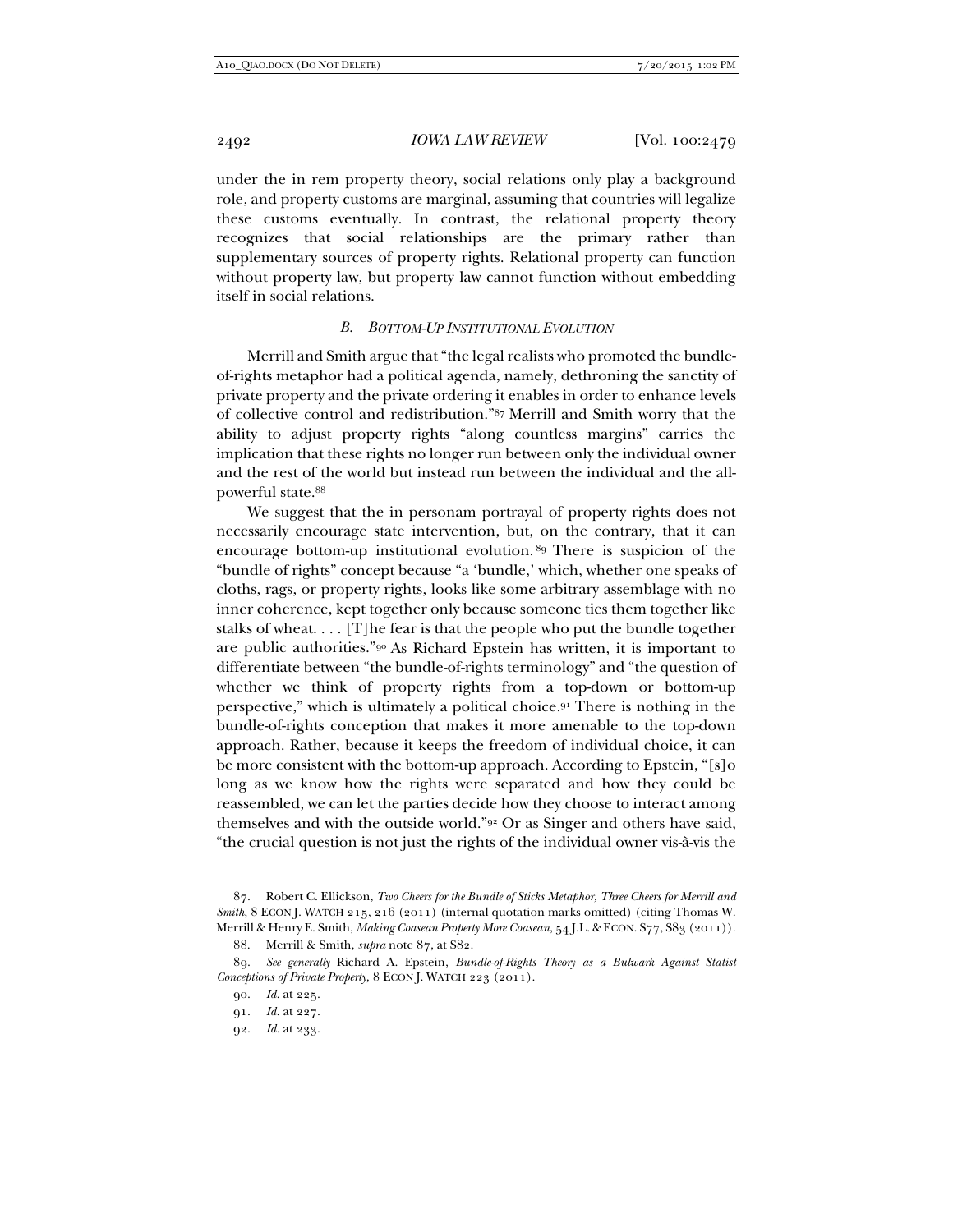state but the right relationships that must be established between that owner and others in the community."93

An important question is whether justifications for a centralized property system are persuasive enough to sacrifice institutional diversity as well as individual and communal autonomy. According to James Scott, ancient emperors always wanted comprehensive information about their subjects' properties so that they could collect taxes easily.94 To achieve this clarity, they were willing to sacrifice the complexity and diversity of their empires.95 Thus, the in rem property theory and the *numerus clausus* principle might have been adopted by civil law countries not to reduce information costs, but simply to ease the emperors' rule. As Merrill and Smith would agree, institutional comparison "must be sensitive to context."96 It might be better to leave the construction of property rights to the existing specific social relations.

#### *C. FROM CLOSE-KNIT COMMUNITY TO UNBOUNDED NETWORK OF SOCIAL RELATIONS*

A fundamental issue with relational property, however, is the constitutive role of social norms: are these norms limited to close-knit communities and, therefore, incapable of serving as the basis of a society? Robert Ellickson's pioneer work launched the law and social norms movement in the legal academy. Both of his books—*Order Without Law: How Neighbors Settle Disputes*  and the more recent *The Household: Informal Order Around the Hearth*—are about property rights relations in close-knit communities.97 He also qualifies his order-without-law thesis within close-knit communities,98 leaving open the question whether social norms can arise in contexts with more anonymous subjects or fewer repeat players, including what Lior Strahilevitz calls "looseknit groups" and "intermediate-knit groups."99 Regarding the conventional wisdom that a well-functioning property law system is the foundation of the economy and society, it is important to ask whether society-wide property

 <sup>93.</sup> Joseph William Singer, *The Ownership Society and Takings of Property: Castles, Investments, and Just Obligations*, 30 HARV. ENVTL. L. REV. 309, 331 (2006) (citing Laura S. Underkuffler, Tahoe*'s Requiem: The Death of the Scalian View of Property and Justice*, 21 CONST. COMMENT. 727, 751 (2004)).

 <sup>94.</sup> JAMES C. SCOTT, SEEING LIKE A STATE: HOW CERTAIN SCHEMES TO IMPROVE THE HUMAN CONDITION HAVE FAILED 23 (1998).

 <sup>95.</sup> *Id.*

 <sup>96.</sup> Merrill & Smith, *supra* note 53, at 68.

 <sup>97.</sup> *See generally* ROBERT C.ELLICKSON, ORDER WITHOUT LAW: HOW NEIGHBORS SETTLE DISPUTES (1991) [hereinafter ELLICKSON, ORDER WITHOUT LAW]; ROBERT C. ELLICKSON, THE HOUSEHOLD: INFORMAL ORDER AROUND THE HEARTH (2008) [hereinafter ELLICKSON,THE HOUSEHOLD].

 <sup>98.</sup> *Compare* ELLICKSON, ORDER WITHOUT LAW, *supra* note 97, at 123 (explaining the theory of informal norms that achieve order without law), *with* ELLICKSON, THE HOUSEHOLD, *supra* note 97, at 92 (showing household relationships provide order without external legal rules).

<sup>99.</sup> Lior Jacob Strahilevitz, *Social Norms from Close-Knit Groups to Loose-Knit Groups*, 70 U. CHI. L. REV. 359, 360 (2003).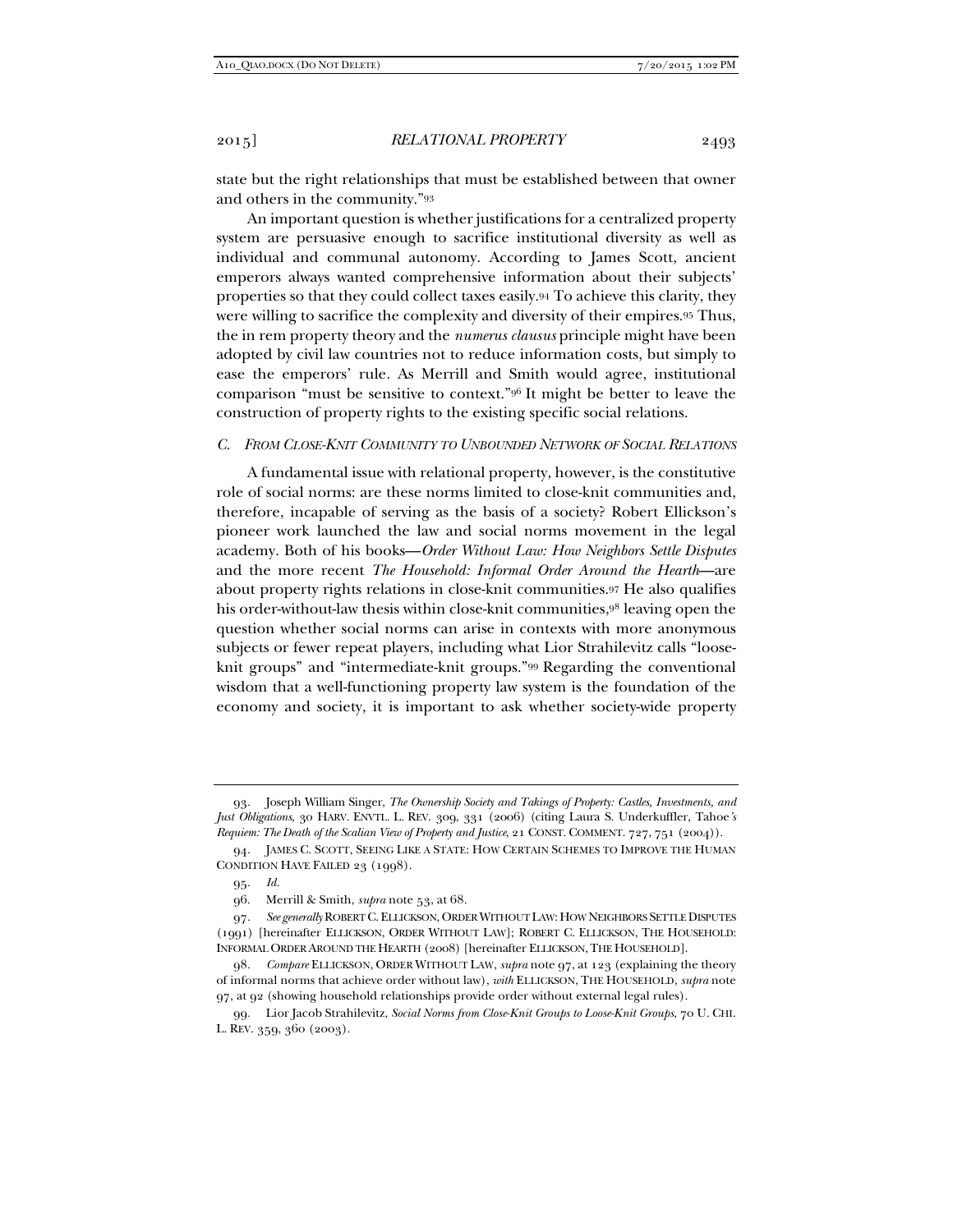norms can arise.100 Based on social network theory, we argue that property rights can arise in an unbounded network of social relations.

An important discovery of social network theory is that most human social networks are scale free.<sup>101</sup> There are numerous close-knit communities in the world, but they are not isolated; rather, they are connected to each other.102 Two theories have proven this.

The first is called the six degrees of separation, which means that everyone and everything is six or fewer steps away, by way of introduction, from any other person in the world, so that a chain of "a friend of a friend" statements can be made to connect any two people in a maximum of six steps. 103 Supportive facts include "that the actor Kevin Bacon could be connected to virtually all of the roughly half a million people who had acted in feature films since 1898."104 As Strahilevitz comments, "[T]here are people who stay in touch with old friends, throw dinner parties, play matchmaker, and, most importantly, have close friends in a variety of different cliques. These are the Kevin Bacons of the world: society's supernodes."105

The second one is what Granovetter calls "the strength of weak ties."<sup>106</sup> As he writes, "What makes cultural diffusion possible, then, is the fact that small cohesive groups who are liable to share a culture are not so cohesive that they are entirely closed; rather, ideas may penetrate from other such groups via the connecting medium of weak ties." 107 "Weak ties serve a 'bridging' function, transferring new information from one closely knit group to another."<sup>108</sup>

Such theories remind us of the possibility that social relations can be built beyond close-knit communities. In fact, social network analysis has been widely applied in the social sciences, and is based on the relationships among interacting units.109 "The fundamental difference between a social network explanation and a non-network explanation of a process is the inclusion of

105. *Id.* at 951.

 106. *Id.* at 954. *See generally* Mark Granovetter, *The Strength of Weak Ties: A Network Theory Revisited*, 1 SOC. THEORY 201 (1983).

107. *Id.* at 956 (quoting Granovetter, *supra* note 106, at 215–16).

 108. *Id.* at 955 (quoting Gabriel Weimann, *The Strength of Weak Conversational Ties in the Flow of Information and Influence*, 5 SOC. NETWORKS, 245, 246 (1983)).

STANLEY WASSERMAN & KATHERINE FAUST, SOCIAL NETWORK ANALYSIS: METHODS AND APPLICATIONS  $4(1994)$ .

 <sup>100.</sup> *See* Lior Jacob Strahilevitz, *Charismatic Code, Social Norms, and the Emergence of Cooperation on the File-Swapping Networks*, 89 VA. L. REV. 505, 508 (2003); Lior Jacob Strahilevitz, *How Changes in Property Regimes Influence Social Norms: Commodifying California's Carpool Lanes*, 75 IND. L.J. 1231, 1232 (2000).

<sup>101.</sup> Lior Jacob Strahilevitz, *A Social Networks Theory of Privacy*, 72 U. CHI. L. REV. 919, 947–53  $(2005)$ .

 <sup>102.</sup> *Id.* at 958.

 <sup>103.</sup> *See, e.g.,* Strahilevitz, *supra* note 101, at 949. *See generally* JOHN GUARE, SIX DEGREES OF SEPARATION: A PLAY (1990).

 <sup>104.</sup> Strahilevitz, *supra* note 101, at 949.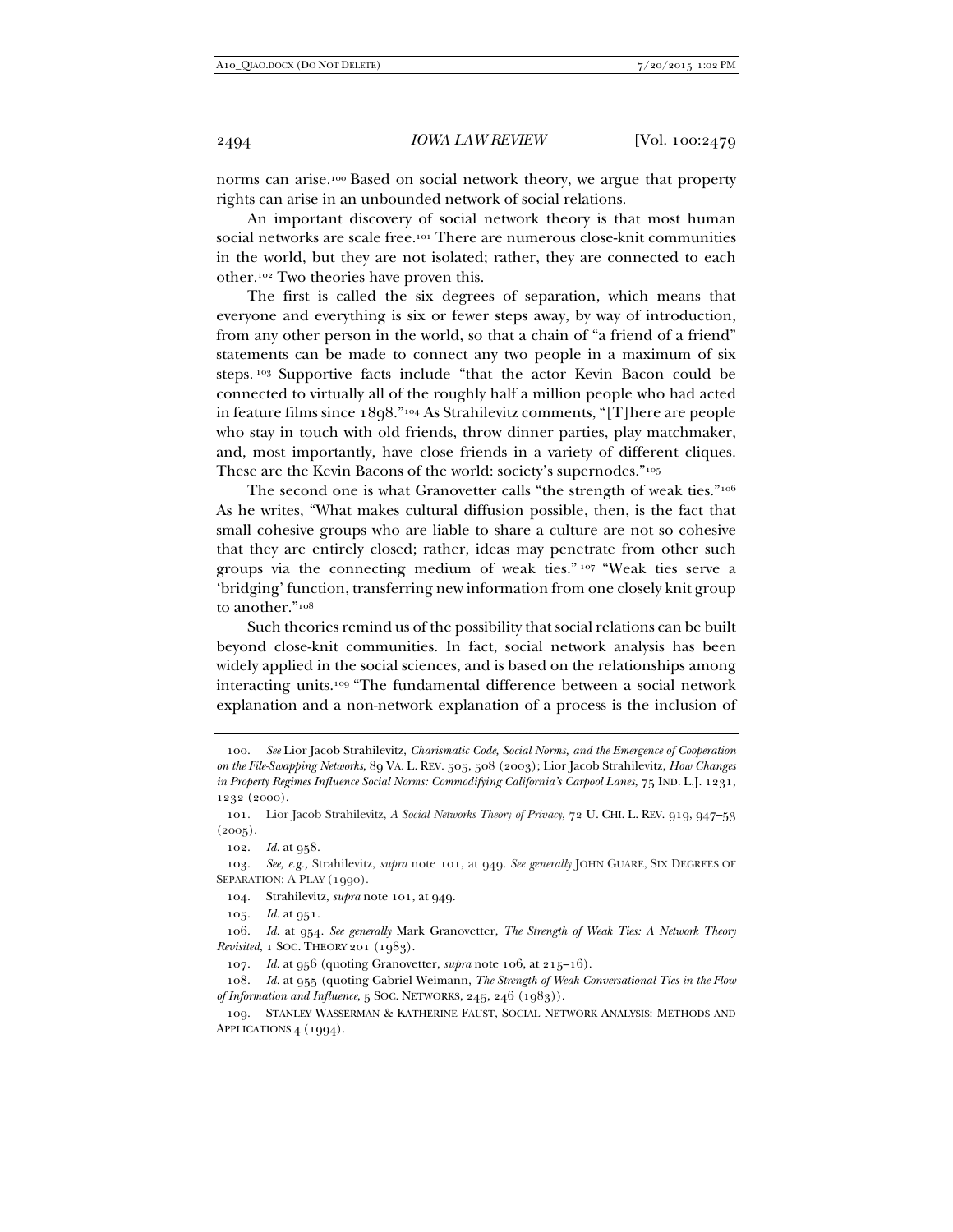concepts and information on *relationships* among units in a study." 110 A network approach examines how members influence each other in order to make a decision by looking at interactions among network members.<sup>111</sup> "[R]elations defined by linkages among units are a fundamental component of network theories."112 In social network analysis, "[a]ctors and their actions are viewed as interdependent rather than independent units," and "[r]elational ties . . . between actors are channels for transfer or 'flow' of resources."113 These characteristics of social network theory make it align well with the relational property theory.

# IV. CHINESE RURAL LAND REFORM: THE EVOLUTION OF PROPERTY RELATIONS

We can develop four hypotheses from the relational property concept. First, it is easier to define the stakeholders' rights than it is to answer who owns the property. Second, besides the right to exclude, other sticks in the bundle of rights may also play a major role in the evolution of property rights. Third, since property rights are created and defined by social relations, when property law lags behind property relations, the latter prevails. Fourth, property rights are relational, rather than absolute and, thus, need to be defined by specific social relationships. Similar actors in the same institutional background might have opposite property arrangements. An examination of the reform of Chinese rural land will illustrate these four hypotheses.

## *A. WHO OWNS CHINA'S LAND?*

Who owns China's land? There is no short answer because the question is misleading. It assumes an exclusive relationship between land and either the state, communities, or individuals or private entities. This conventional view further holds private "sole and despotic dominion" over real estate as the benchmark for comparison.114 As a result, several phrases have been invented to depict developments in the Chinese property regime, such as quasi-private ownership 115 and incomplete property rights. 116 Chinese land reform, however, is not simply the transfer of exclusive control from the public to the private. This in rem picture of property rights is inconsistent with Chinese reality. Rather, the right approach is to examine how the bundle of rights to Chinese land has been rearranged in the past three decades.

 <sup>110.</sup> *Id.* at 6.

 <sup>111.</sup> *Id.* at 7.

 <sup>112.</sup> *Id.* at 4.

 <sup>113.</sup> *Id.*

 <sup>114.</sup> *See* 2 BLACKSTONE, *supra* note 23, at \*2.

 <sup>115.</sup> *See, e.g.*, James Kai-sing Kung, *Choice of Land Tenure in China: The Case of a County with Quasi-Private Property Rights*, 50 ECON. DEV. & CULTURAL CHANGE 793 (2002).

 <sup>116.</sup> *See, e.g.*, Michael T. Bennett, Aashish Mehta & Jintao Xu, *Incomplete Property Rights, Exposure to Markets and the Provision of Environmental Services in China*, 22 CHINA ECON. REV. 485 (2011).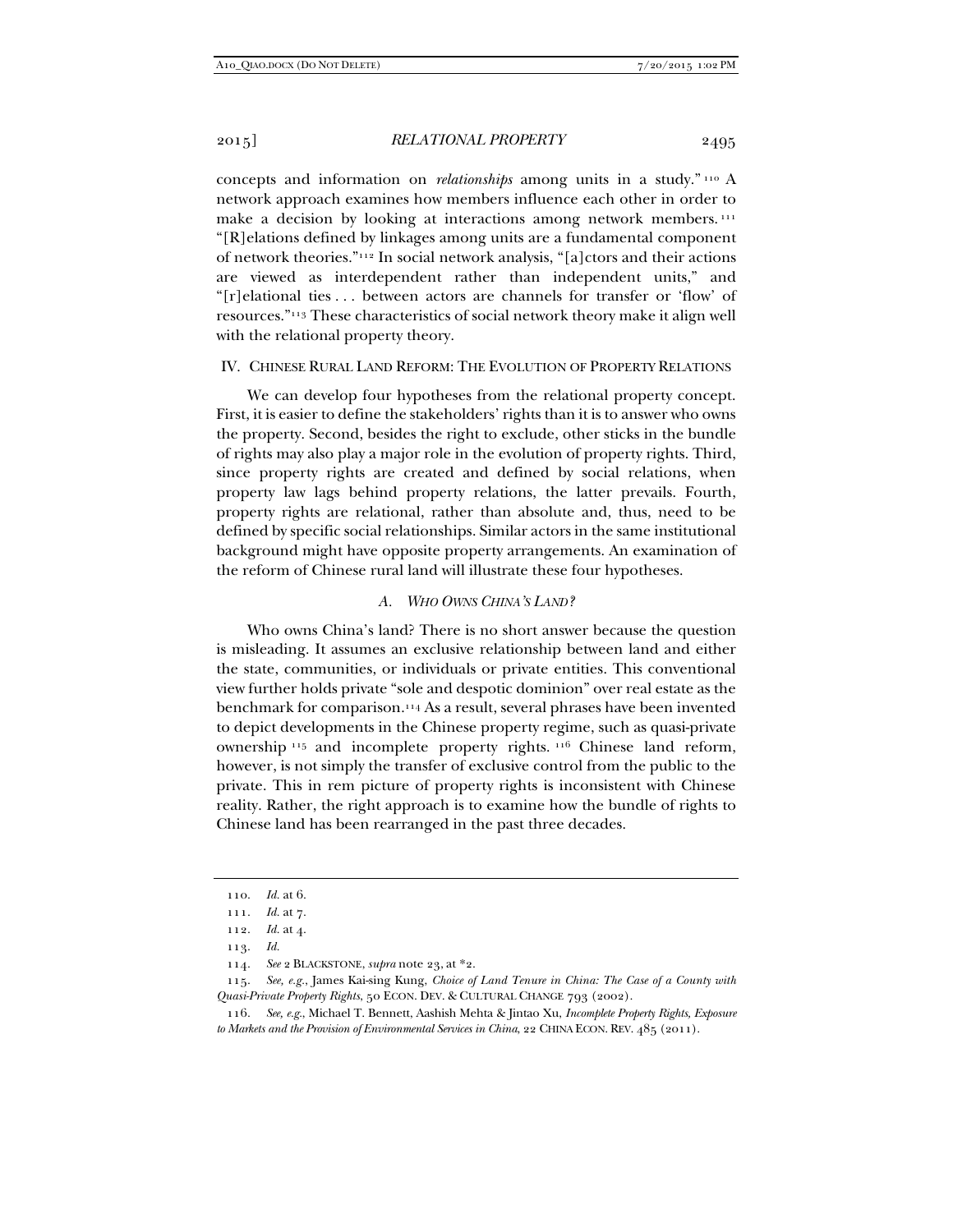The current land regime in rural China is a tri-party model: (1) The collective exercises ownership; (2) individual households enjoy use rights; and (3) the government monopolizes the rural–urban land conversion, which is the primary way to transfer land. In this model, the right to exclude is hard to define, but the bundle of rights of each stakeholder can be defined.

## 1. The Collective's Ownership

Article 10 of the Chinese Constitution says that rural land is collectively owned except for that owned by the state.117 This stipulation is confirmed by Article 8 of the Land Administration Law ("LAL") and Article 59 of the Chinese Property Law.118 Both statutes designate the villagers' committee, the villagers' group, or corresponding collective economic organizations as the body empowered to exercise collective ownership and manage the collectively owned land.119 In Shenzhen and some other places, the form of collective economic organizations is the village co-op.120

The core of collective ownership is the right to contract rural land to individual households. Most of the time, the villagers' committee or villagers' group represents the collective in exercising ownership. Chinese farmers refer to both institutions as "the collective" to distinguish it from "the state."

## 2. Farmers' Use Right to Rural Land

In 1993, Article 8 of the Chinese Constitution recognized the Household Responsibility System ("HRS") as the basic rural property institution,121 which was subsequently confirmed by the 2002 Rural Land Contract Law<sup>122</sup> and the

119. Article 10 of LAL says:

The land owned by the farmers' collective is by law owned by the farmers' collective of the village, and managed and administered by the village collective economic organization or the villagers' committee; what is already owned by more than two rural collective economic organizations of the farmers' collective is managed and administered by each of these rural collective economic organizations or the villagers' groups; what is already owned by the farmers' collective of the township is managed and administered by the rural collective economic organization of the township.

Land Administration Law, art. 10.

 <sup>117.</sup> XIANFA [CONSTITUTION] art. 10 (2004) (China).

 <sup>118.</sup> Property Law of the People's Republic of China (adopted by the National People's Congress of China, Mar. 16, 2007, effective Oct. 1, 2007) art. 59 (China) [hereinafter Property Law], *available at* http://www.npc.gov.cn/englishnpc/Law/2009-02/20/content\_1471118.htm; Land Administration Law of the People's Republic of China (adopted by the National People's Congress Standing Committee, June 25, 1986, revised on December 29, 1988, Aug. 29, 1998, and Aug. 28, 2004) art. 8 (China) [hereinafter Land Administration Law], *available at* http:// www.npc.gov.cn/englishnpc/Law/2007-12/12/content\_1383939.htm.

 <sup>120.</sup> Qiao, *Planting Houses*, *supra* note 64, at 260–61.

 <sup>121.</sup> XIANFA art. 8 (2004) (China).

Law of the People's Republic of China on Land Contract in Rural Areas (adopted by the National People's Congress Standing Committee of China, Aug. 29, 2002, effective Aug. 29,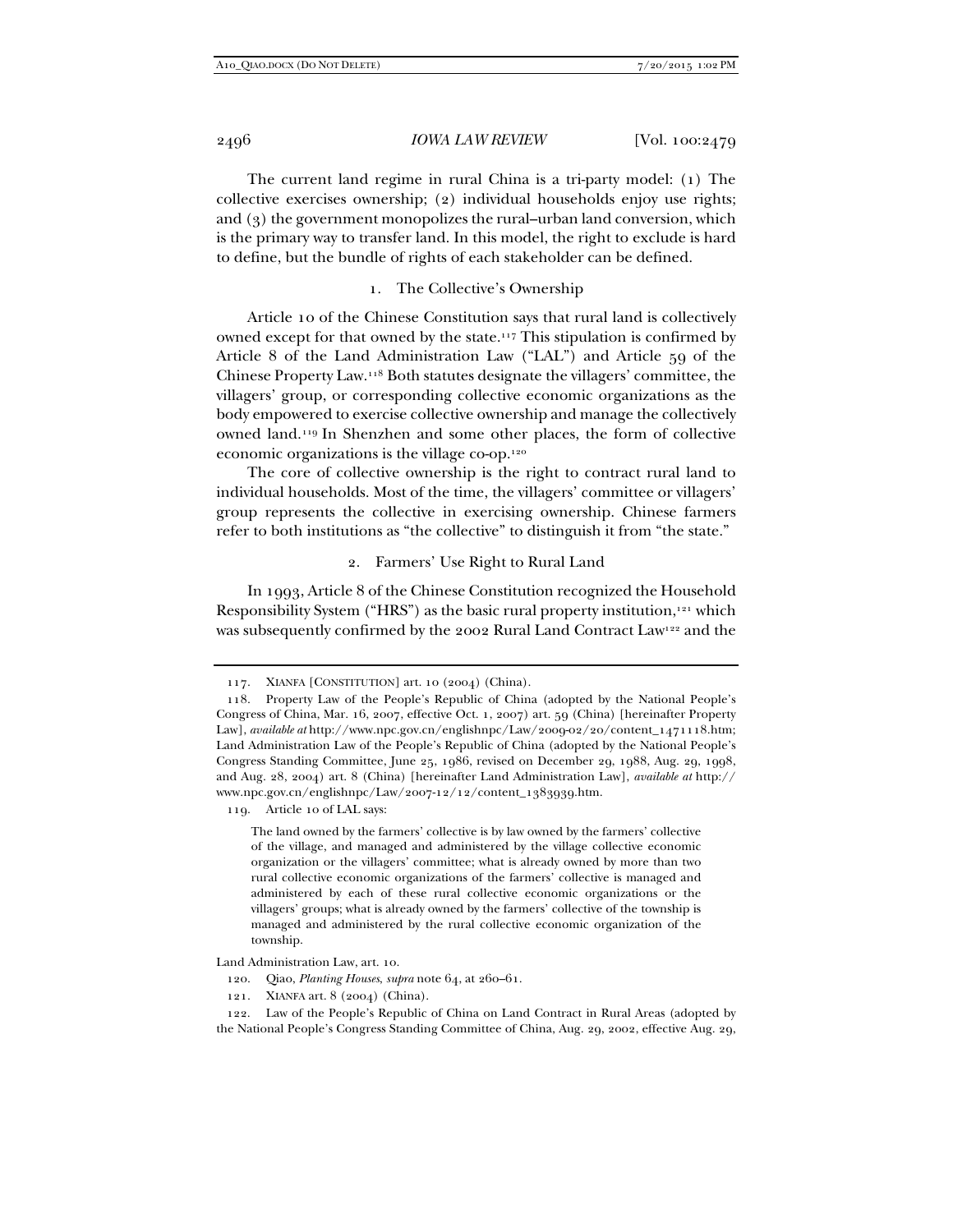2007 Chinese Property Law. 123 HRS ensures that the collective should contract collectively owned land to individual households. Individual households as contractors of rural land are free to use the contracted land for agriculture. The contract term has been legally fixed at 30 years,  $124$  which can be extended. There are comprehensive measures to protect rural households' contract rights. After contracting the land to individual households, the collective has little right to intervene in the farmers' use of the contracted land for agriculture.125 At the same time, there are a series of restrictions for households to transfer their use rights: (1) they have to get the agreement of the collective; (2) they cannot change the agricultural use of the land; and (3) members of the same collective enjoy priority in buying transferred rights to contracted land.126

Besides engaging in agricultural activities, farmers need shelter for their families. Each household of the collective is eligible for and can get one piece of rural residential land for free to build a house.127 Rural land is supposed to be used only by farmers for agricultural use and other daily operations. Article 63 of LAL explicitly prohibits alienation of rural land use rights for nonagricultural use.128 In particular, urban residents are not allowed to buy rural houses or rural residential plots. This prohibition has been resoundingly affirmed in various government ordinances.129

## 3. State Monopoly on Rural–Urban Land Conversion

Urban land is state owned, and rural land is collectively owned. This distinction between rural and urban land is fixed in Article 10 of the Chinese Constitution.130 Preservation of agricultural land is one of the Chinese land administration regime's most important goals. As a result, rural land can be

<sup>2002),</sup> art. 35 (China) [hereinafter Rural Land Contract Law], *available at* http://www.npc.gov. cn/englishnpc/Law/2007-12/06/content\_1382125.htm.

 <sup>123.</sup> *See* Property Law, art. 124.

 <sup>124.</sup> *See* Land Administration Law, art. 14. In 2008, at the third plenary session of the 17th central committee, the Chinese Communist Party adopted a decision that the contract term of rural land should be kept stable and unchanged for a long time, which was interpreted by many Chinese scholars as a signal to further strengthen the security of farmers' rights to land.

 <sup>125.</sup> *See* Rural Land Contract Law, art. 1.

 <sup>126.</sup> *See id.* art. 35, 37.

 <sup>127.</sup> Land Administration Law, art. 62.

 <sup>128.</sup> There is one exception to this prohibition: in the situation of bankruptcy and amalgamation, use right to rural land of enterprises can be transferred. This exception was designed to promote the development of township-and-village enterprises. *See* Land Administration Law, art. 63.

<sup>129</sup>*. See, e.g.*, *Guowuyuan guanyu shenhua gaige yange tudi guanli de jueding* [*Decision of the State Council on Deepening Reform and Strengthening Land Administration*], No. 28 (2004); *Guowuyuan bangongting guanyu yange zhixing youguan nongcun jiti jianshe yongdi falv he zhengce de tongzhi* [*Notice of the Office of the State Council on Strictly Implementing Laws and Policies Relevant to Rural Collective Construction Land*], No. 71 (2007).

 <sup>130.</sup> XIANFA art. 10 (2004) (China).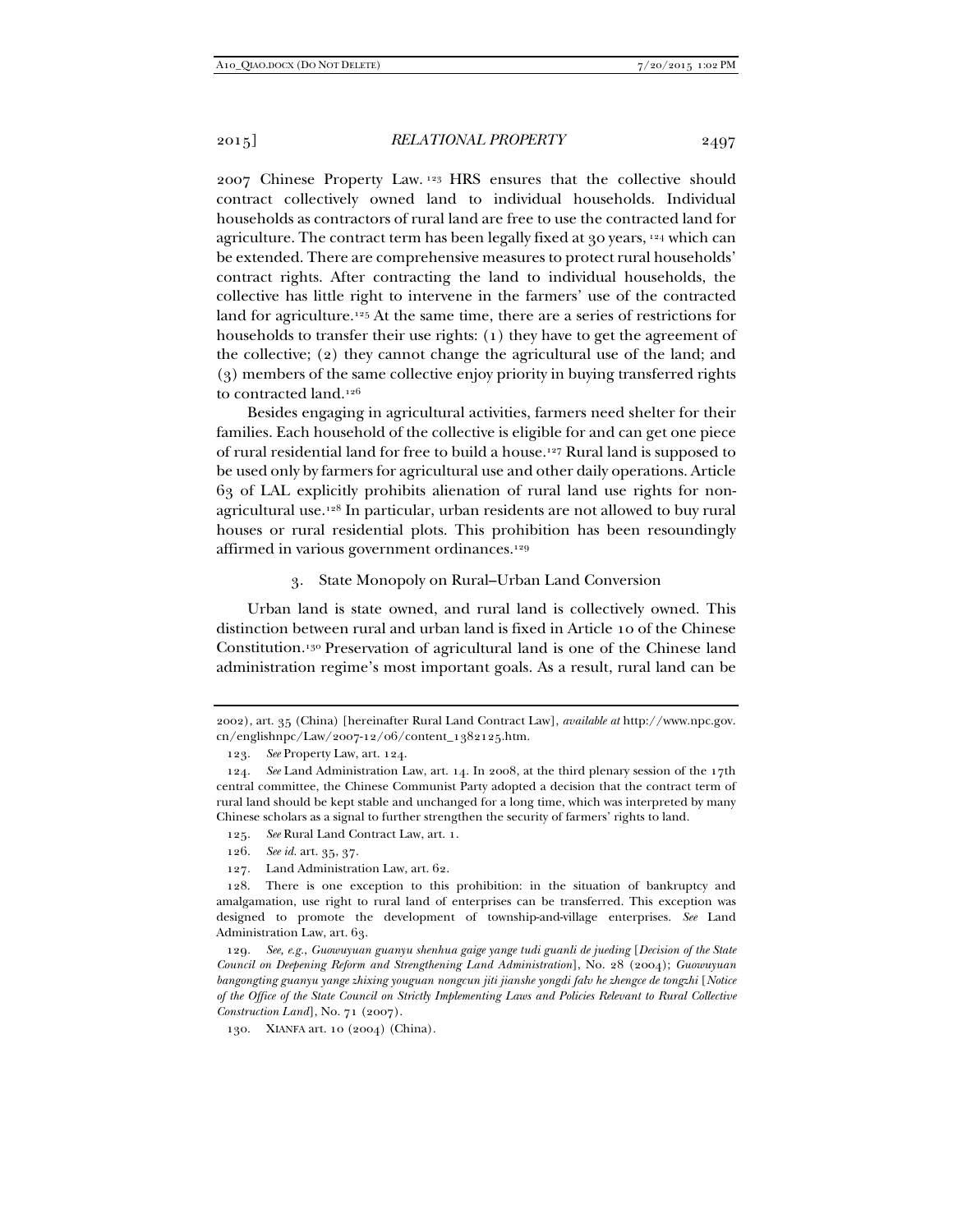used only for agriculture and related purposes, including building residential houses, public facilities, public goods, and township-and-village enterprises.

Rural–urban land conversion can be legally achieved only through "requisition," roughly equivalent to eminent domain, by the state. Section I of Article 43 of the 2004 LAL states that "[a]ll units and individuals that need land for construction purposes shall, in accordance with law, apply for the use of State-owned land."131 This clause makes the private transfer of rural landuse rights for non-rural use legally impossible. Moreover, Section II of Article 43 reiterates that state-owned land in Section I includes both state-owned land and land that the state has requisitioned, which effectively means that rural land can be used for construction only after requisition. Although state requisition of rural land is legally limited to the public interest and constrained by procedural requirements, these restrictions have not been effective. Rapid and massive urbanization has meant that, in reality, these legal rules are either ignored or relaxed. For example, the requirement of public interest rarely precludes local governments in China from requisitioning rural land for industrial or commercial development.132

The government alienates the use rights to state-owned land in two ways: free allocation (in several limited situations) and sale, which together constitute the "primary market" for urban land-use rights. The initial and subsequent non-government holders of land-use rights may further transfer them within certain limits. These further land transactions constitute the "secondary market" for urban land-use rights.

## *B. SMALL PROPERTY: A ONE-STICK EVOLUTION*

As shown above, a key issue for Chinese rural land reform is the right to develop and sell rural land for non-agricultural uses. It is just one (or maybe two, depending on how one defines a property right) stick of property rights, and it is not the right to exclude.

According to the Chinese Ministry of Land and Resources, by 2007 Chinese farmers had built over 6.6 billion square meters of houses in contravention of the legal prohibition on private rural land development and transfer. The result was a huge market for illegal housing. By way of comparison, in 2007 the total floor space of housing sold on the legal housing market was only 0.76 billion square meters. People in China call these illegal buildings "smallproperty houses" (*xiaochanquan* in Chinese) because their property rights are "smaller" (weaker) than those on the urban/legal housing

 <sup>131.</sup> Land Administration Law, art. 43.

 <sup>132.</sup> *See* Shitong Qiao, Chinese Small Property: The Co-Evolution of Law and Social Norms ch. 1 (forthcoming May 2015) (unpublished J.S.D. dissertation, Yale University) (on file with author). Of course the similar American constitutional limitation of eminent domain to "public use" has been similarly broadly interpreted. *See, e.g.*, Kelo v. City of New London, 125 S. Ct. 2655 (2005).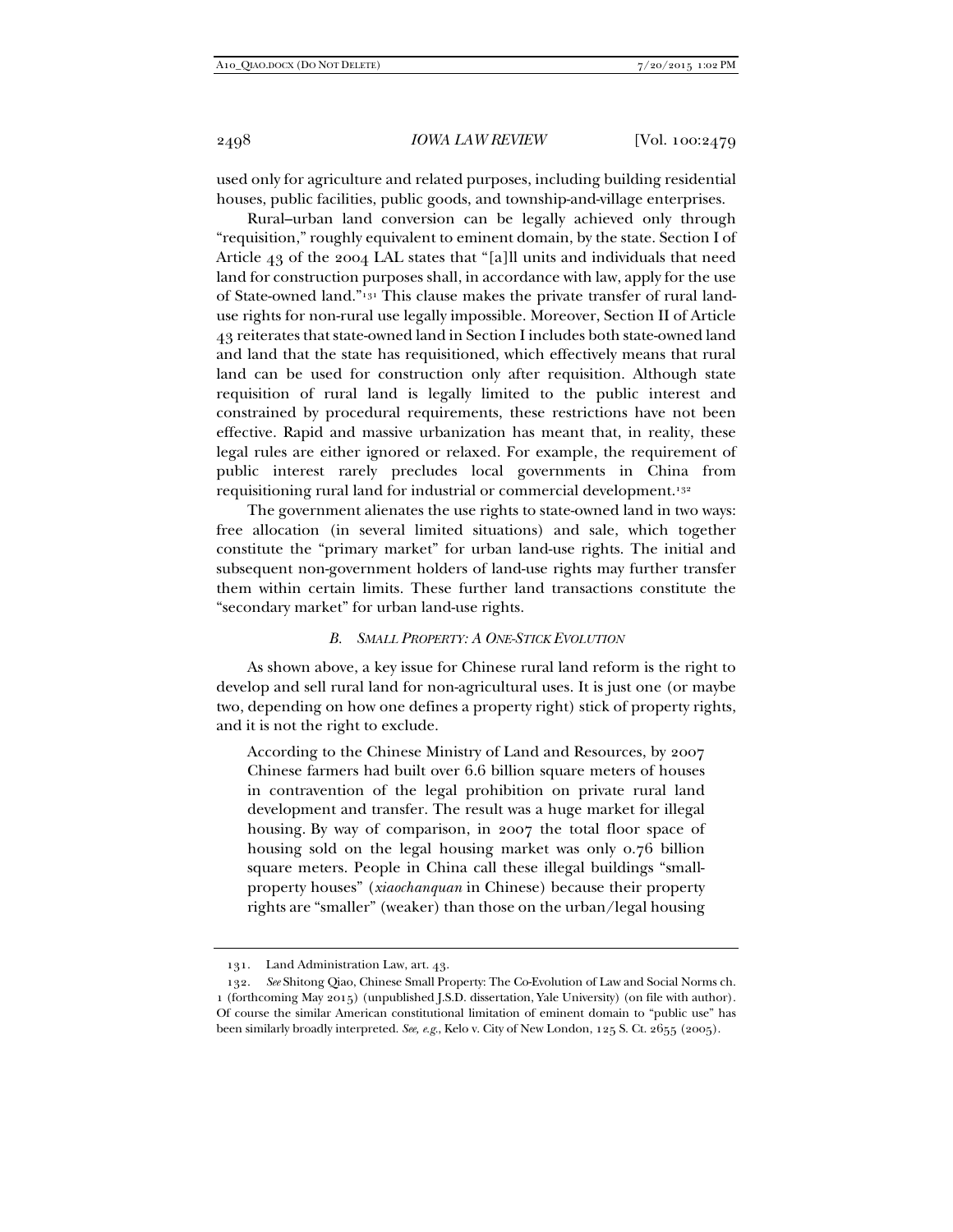market, which have "big" property rights protected by the government.133

Shenzhen, a city in the southern part of Southern China's Guangdong Province which is situated immediately north of Hong Kong, has been the literal and symbolic heart of the Chinese economic miracle.134

Shenzhen is the city with the highest ratio of small-property houses to total floor space, where small-property houses contribute 47.57% of total floor space, compared to 30% in Xi'An and 20% in Beijing. These illegal buildings, without legal titles and concentrated in 320 intra-city villages, host most of the 8 million migrant workers in Shenzhen and are the main livelihood of the more than 300,000 local villagers.<sup>135</sup>

The small-property market has resulted from the changing economic, political, and social relations between villagers, government agencies, and other related actors. In particular, a network of market participants has grown from actors with strong ties with each other to actors with weak ties, and from bounded to unbounded. The property arrangement that a villager or a group of villagers can and would make is determined by its unique position in the social network. The scope, content, and strength of this property arrangement also change over time as social conditions and relationships change.

This market symbolizes the evolution of land rights in China without serious conflicts among the government, the village community, and individual villagers. This is attributed to the relational property structure, which provides a platform for stakeholders to adjust their behavior to changing social relations.

# 1. Social Relations (Not Law) Decide Property Rights

In the early 1980s, Deng Xiaoping's "reform and opening up"136 policy proved that the communist prohibition on land alienation would not work in a market-oriented economy. This inadaptability was most acute in the urban area, where both urban construction and cooperation with foreign investors could benefit greatly from land development and transfer. As a result, in 1988, China amended both the Constitution and LAL, stating that use rights to both state-owned and collective-owned land could "be transferred according to law." 137 On May 19, 1990, the State Council promulgated

 <sup>133.</sup> Qiao, *Small Property*, *supra* note 64 (manuscript at 3–4) (footnotes omitted).

 <sup>134.</sup> *See, e.g.*, Howard W. French, *Chinese Success Story Chokes on Its Own Growth*, N.Y. TIMES (Dec. 19, 2006), http://www.nytimes.com/2006/12/19/world/asia/19shenzhen.html.

 <sup>135.</sup> Qiao, *Small Property*, *supra* note 64 (manuscript at 4) (footnote omitted).

 <sup>136.</sup> *See e.g.*, David Wall, *China's Economic Reform and Opening‐Up Process: The Role of the Special Economic Zones*, 11 DEV. POL'Y REV. 239, 243–60 (1993).

 <sup>137.</sup> XIANFA art. 2 (1988) (China) (amending art. 10).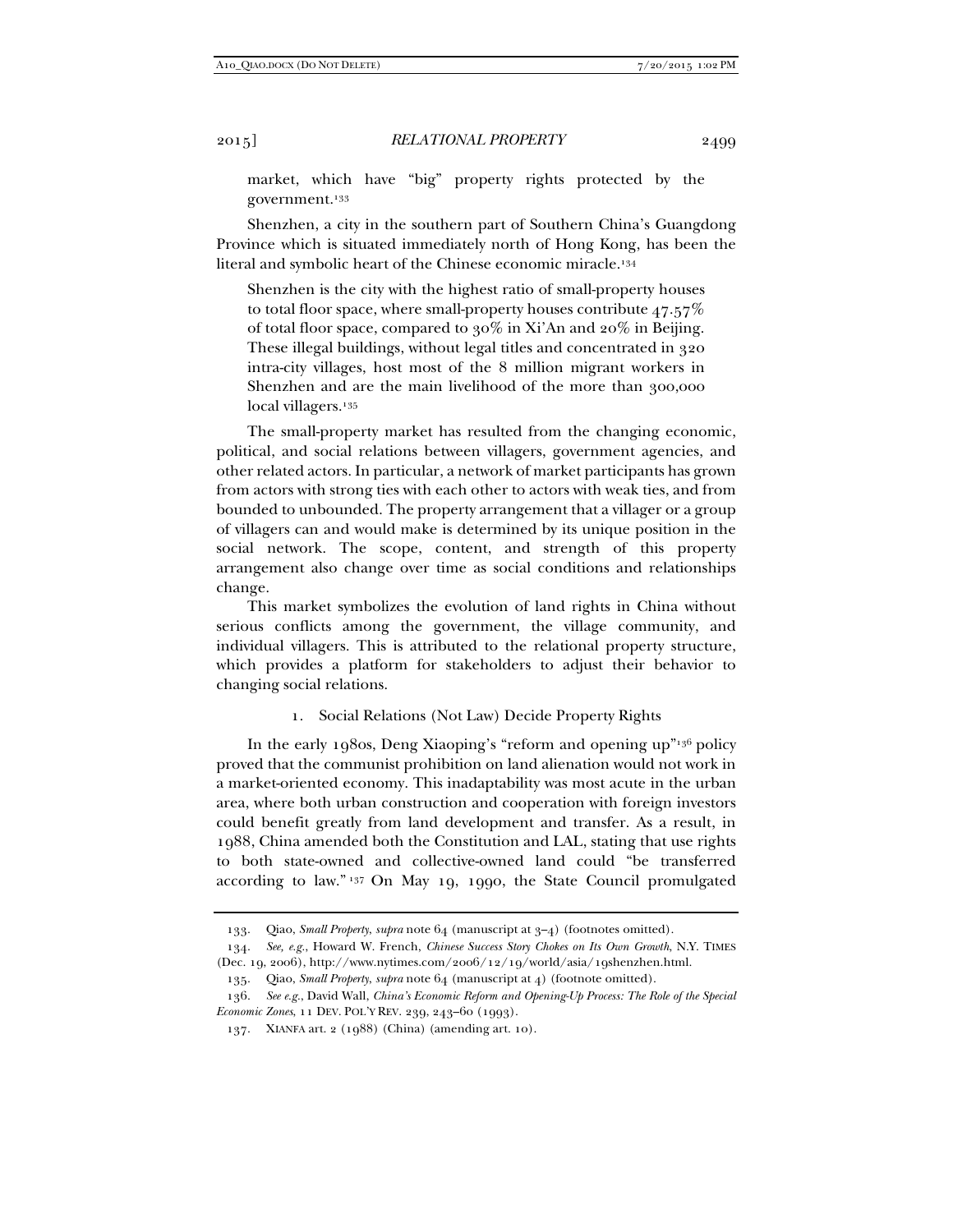detailed rules governing the sales of urban land-use rights from the government and the transfer of those rights among land users.138

This urban land-use reform not only built the legal basis for China's urban real-estate market, but it also made land the most important source of revenue for Chinese local governments. Local governments requisition rural land at compensation equal to its agricultural value and sell the same land on the urban land market for 50 or more times their cost. 139 As a result, the more the urban real-estate market develops, the more unlikely that the central and local governments will liberalize rural land development and transfer. Even partial liberalization would jeopardize the governments' monopoly over land.140

Unsurprisingly, the Chinese government has never promulgated legal authorization for the transfer of rural land-use rights. Instead, in 1998, the Chinese government made a comprehensive revision to LAL that excluded the possibility to transfer rural land-use rights. The 1998 revision also made it clear that rural–urban land conversion can only be legally achieved through state requisition.<sup>141</sup>

Nevertheless, the evolution of social relations still leads to change in property rights. Legitimate organizations and professionals have developed a network to facilitate impersonal transactions of small-property real estate, essentially shifting the right to develop and sell rural land from the government to farmers and other social entrepreneurs.

Each village in Shenzhen had one or more so-called industrial zones, in which factories were built and investments were received from Hong Kong and other parts of China. Most . . . were called joint ventures, meaning that villages contributed factories and investors contributed money, technology, and management. This was the early [phase] of capitalization of rural land in Shenzhen. The Shenzhen government encouraged investment in villages and issued rules, such as guidelines for land leasing rates, on the capitalization of rural land[, notwithstanding the then-effective constitutional prohibition on alienation of land]. [Once investment came], factories were built and villages became [commercial] centers. Millions of migrant workers arrived, primarily to work in factories. In the 1980s, the supply of housing was the responsibility of the local

 <sup>138.</sup> Interim Regulations of the People's Republic of China Concerning the Assignment and Transfer of the Right to the Use of the State-owned Land in the Urban Areas (中华人民共和国城 镇国有土地使用权出让和转让暂行条例) (promulgated by the State Council of the People's Republic of China, May 19, 1990, effective May 19, 1990), *available at* http://www.lawinfochina. com/display.aspx?lib=law&id=1320&CGid=.

 <sup>139.</sup> Compensation for the requisitioned rural land is mainly based on its agricultural output, but the government transfers it at urban land market price.

 <sup>140.</sup> *See* Qiao, *supra* note 132, at 45–46.

 <sup>141.</sup> *Id.* at 47–51.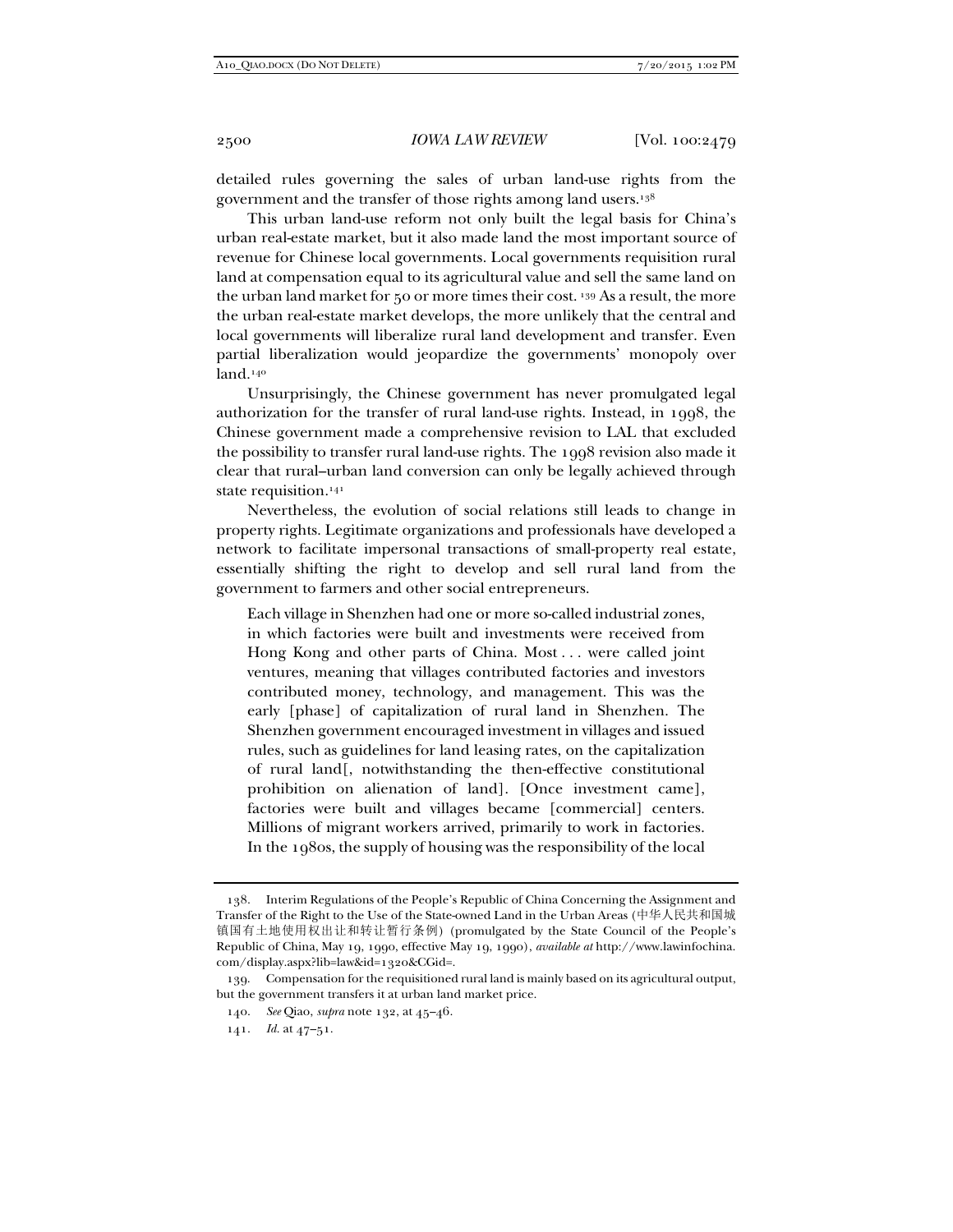government, which was unable [to build houses to] even satisfy the housing needs of its own employees . . . .  $142$ 

Migrant workers, who are the main force of Shenzhen's foreigninvestment sectors, were not even counted in the Shenzhen government's plan of housing supply because they were not legal residents of the city.143 The huge demand for houses made rural land development and transfer very profitable. But the government still generally prohibited rural land development and transfer, except for allowing villages to rent their land to investors for building factories. Breaking this legal prohibition would be a very profitable change.

But how did the challenge to the legal prohibition occur? A network of members essential to the villages' economic development first blazed the trail of illegal rural land development and transfer. These "supernodes" of the society transmitted the information and practices to other communities.<sup>144</sup> Eventually, this new property arrangement, though not officially sanctioned, transformed the social relations of the whole city and even led to legal changes. Following are representative stories from interviews with village heads, government officials, and other participants.

A Hong Kong investor, after establishing a business in a Shenzhen village, wanted to buy a plot for his own house. Considering that he had to stay in the village for more than 200 days a year and even had some family there, this need was reasonable. He contacted the village co-op head with his request. The village co-op head had done everything to attract and satisfy outside investors because building joint ventures with outside investors was the village's main business. He was also aware of the government reform of the urban land-use system and expected rural land-use reform to be the next step. As a result, the village co-op head approved this request and sold a plot to the Hong Kong investor—an act illegal at the time.

Social entrepreneurs included not only Hong Kong investors, but also other major players in Shenzhen's rural industrialization. Government agencies responsible for investment approval and land administration, such as the Bureau of Land Administration ("BLA") and the Bureau of Investment Promotion ("BIP"), had observed all the above moves and even studied the legal and policy issues. As a result, they determined that the need for rural land development and transfer was so powerful that it would probably become a trend. The old government housing allocation system had not been able to keep up with the explosive increase in population. Bureau directors were probably troubled by how to house their employees. In a dinner conversation,

 <sup>142.</sup> Qiao, *Planting Houses*, *supra* note 64, at 258.

 <sup>143.</sup> *See, e.g.*, Weiping Wu, *Migrant Housing in Urban China: Choices and Constraints*, 38 URB. AFF. REV. 90, 99 (2002) ("Migrants are largely excluded from the mainstream housing distribution system, as the linkage between household registration and urban housing is largely intact.").

 <sup>144.</sup> Strahilevitz, *supra* note 101, at 951–52.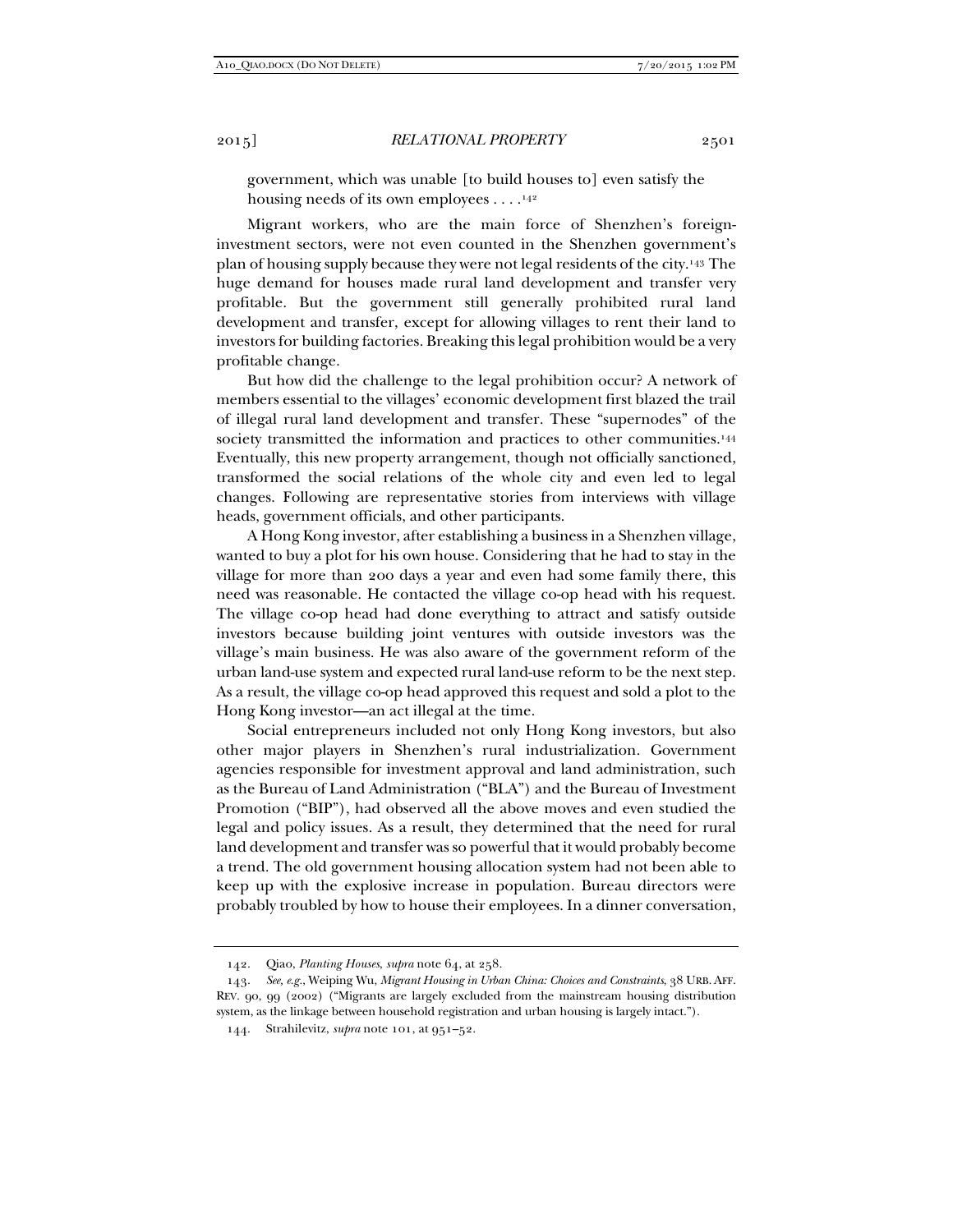a village committee member, after listening to the director of BIP complaining about employee housing, said, "Hey, buddy, why don't you build apartments for your employees on my land?"145

When a developer, having completing a contract to prepare land for a village development, was told by the village head over dinner that there was no money to pay him, he was offered other village land instead. 146 The developer would have preferred cash, but with few choices, gaining the land was the second best deal. Further, through contacts with village co-ops, government officials, and Hong Kong investors, his business would develop if he took the deal. Thus, he accepted this offer. That was how one luxury neighborhood in Shenzhen came about.147

Later, the land transactions above encouraged other related people and institutions to buy and sell rural land. The related people included a village head (who had managed all the transactions with Hong Kong investors and government agencies, and who wanted to develop and transfer some of the excess land he was allocated), an official in the BIP (who did not get an apartment from the bureau but had some money), other government employees (who learned about the deal from their friends in the BIP or BLA as a way to resolve their housing shortage), and a migrant worker (who made enough money).148 Government employees participated so widely in rural land development and transfer that the Shenzhen government had to take special measures to address this situation in the  $1080s.^{149}$ 

After this cluster of social entrepreneurs made the first move, their friends and relatives followed. The social entrepreneurs were all influential people in their social networks and, thus, had much more weight in influencing the changing of norms. Further transactions encouraged more transactions, and this continued until the formation of a small-property market in Shenzhen . . . .150

 <sup>145.</sup> Interview with a village committee member, in Shenzhen, Guangdong, China (Mar. 10, 2012).

 <sup>146.</sup> Interview with an owner of a villa in the neighborhood, in Shenzhen, Guangdong, China (Mar. 10, 2012).

 <sup>147.</sup> *Id.*

 <sup>148.</sup> Interview with a retired government official (Mar. 13, 2012).

 <sup>149.</sup> Shenzhen government's declarations prohibiting its employees from participating in rural land development were often seen on the first pages of the *Shenzhen SEZ Daily* in the 1980s, a testament to the prevalence of the practice. *See, e.g.*, *Building Houses Illegally, Chen Huang Being Fired from His Office* (违章建私房、陈煌被撤职 ), SHENZHEN SEZ DAILY (深圳特区) (Sept. 8, 1981); *The Office of the City Government Declared that All Illegal Buildings Would Be Confiscated* (市政 府办公厅宣布继续违章乱建私房一律没收), SHENZHEN SEZ DAILY (深圳特区) (Apr. 3,1985).

 <sup>150.</sup> Qiao, *Small Property*, *supra* note 64 (manuscript at 31) (footnotes omitted). *See generally*  Timur Kuran, *Sparks and Prairie Fires: A Theory of Unanticipated Political Revolution*, 61 PUB. CHOICE 41 (1989); Randal C. Picker, *Simple Games in a Complex World: A Generative Approach to the Adoption of Norms*, 64 U. CHI. L. REV. 1225 (1997).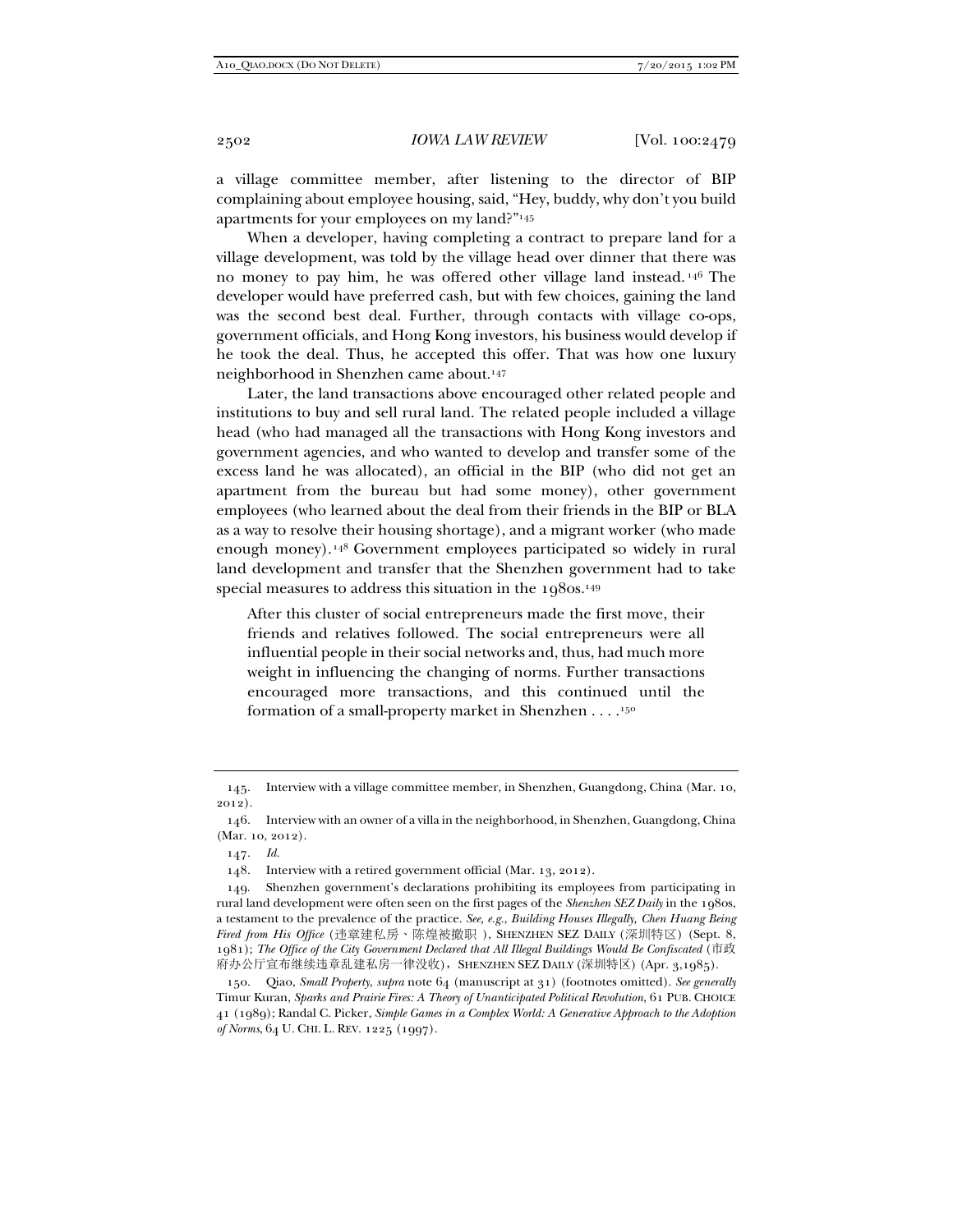In the latter stage, small-property development and transactions became more professional, with the involvement of lawyers, real estate brokers, and a local bank as market intermediaries.<sup>151</sup> As one of us has explained elsewhere:

[D]ifferent levels and different departments of the government are involved in the network of small-property institutions. Some disregard the illegality of small-properties and incorporate them into their official systems in order to effectively address issues such as the monitoring of population migration and the physical site requirements for business operation. Some try to enforce the land law and fight against small property. But without the support of other levels and agencies of the local government, the effect of legal enforcement is limited. Further, bribery becomes a weapon for market participants, who use it to reduce the risk of legal action being taken against them.152

The following figure illustrates a typical small-property network.153

 <sup>151.</sup> Qiao, *Planting Houses*, *supra* note 64, at 263.

 <sup>152.</sup> *Id.* at 269.

 <sup>153.</sup> *See id.* (setting forth a previous version of this diagram).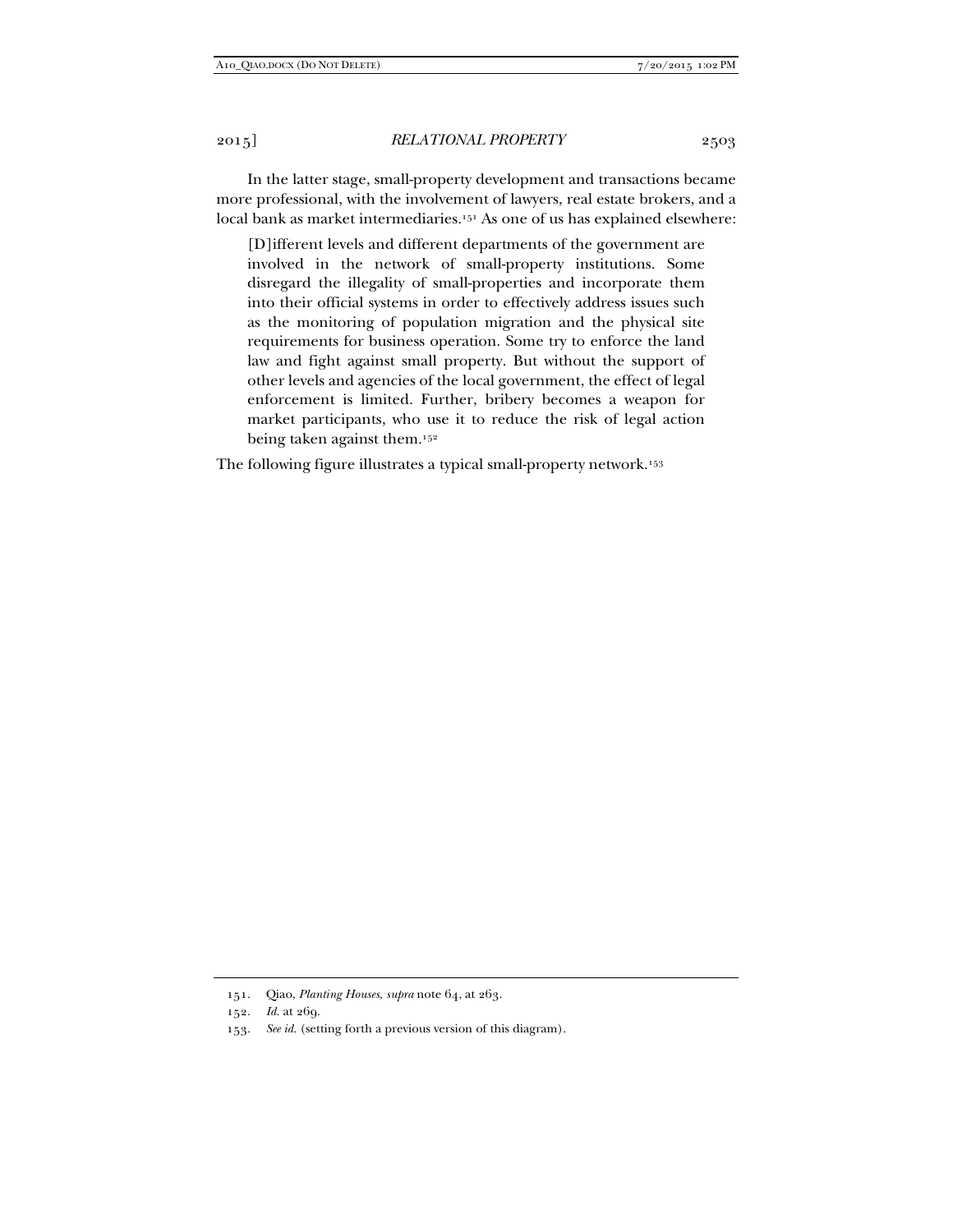

Figure 1. A Network of Small Property

"This expanded network further reduces the risk of government demolition of small properties and increases the credibility of small-property transactions by including local government agencies and branches. It provides a stronger core for the bigger, boundless network through which millions of people engage in impersonal transactions involving small properties."154

2. The Same Market, Differentiated Property Relations

The emergence of a small-property market has accompanied Shenzhen's rapid urbanization since 1978.155 Facing the same market demand and the same formal institutional structure, however, villages have had different

 <sup>154.</sup> *Id.* at 270.

 <sup>155.</sup> *See* Qiao, *Small Property*, *supra* note 64 (manuscript at 4–8) (discussing the historical emergence and growth of Shenzhen's small-property market).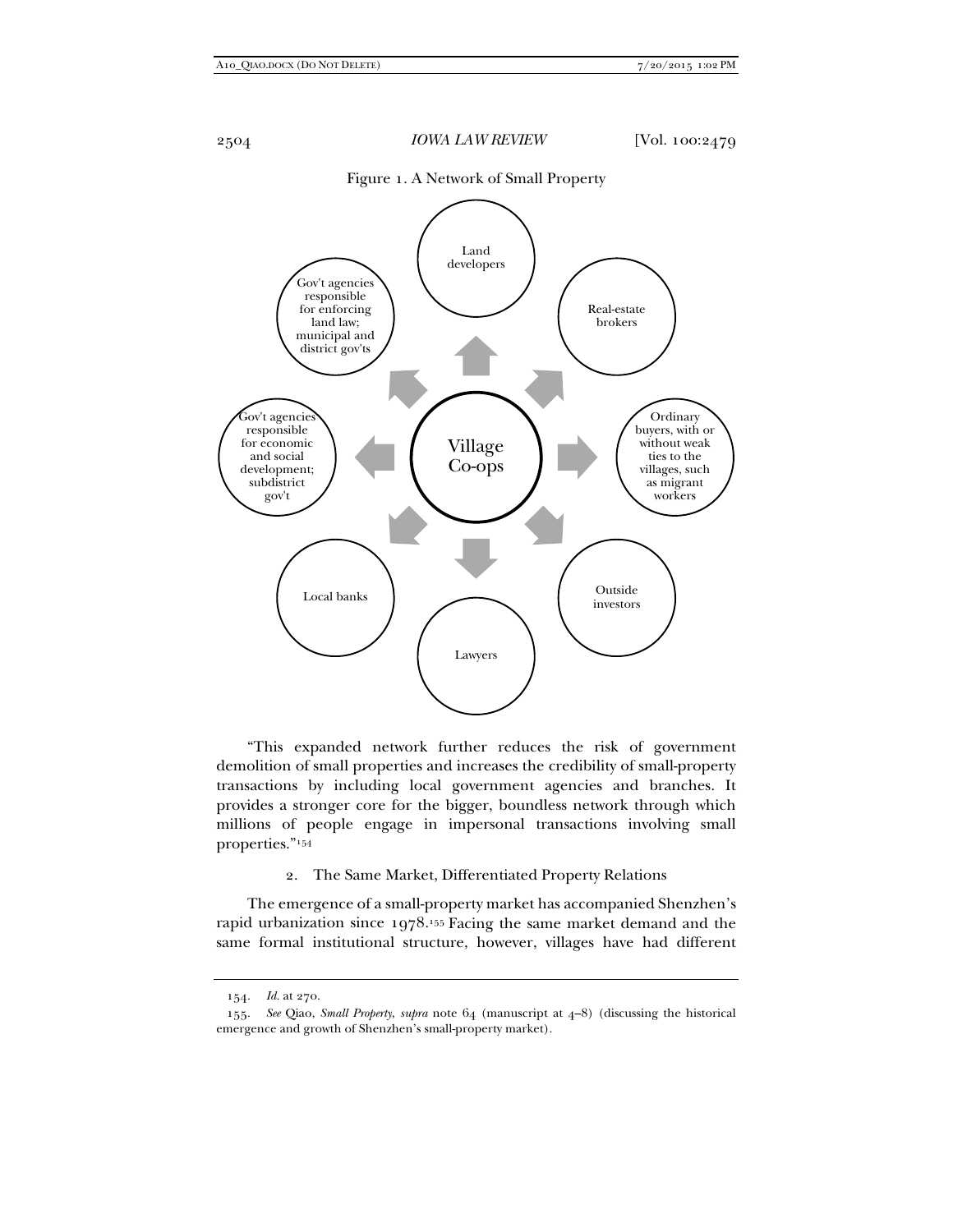destinies. Some villages made their members millionaires and even billionaires, i.e., they gained the city government's recognition of their rights to develop and sell their land, which were cashed out through village redevelopment projects. Some villages' development of rural land was strictly restrained by the city government for environmental and other kinds of considerations, i.e., their rights to develop their land were not recognized and villagers remain poor. Some villages' small-property businesses were warned and fined by the government, and they even became a target of criminal prosecution. And many other villages are still on their way to gaining government-recognized rights to develop and sell their land.156

Sometimes, even across a small river, completely different pictures emerge. On one side is a village full of small-property construction where villagers have shown no respect for the legal prohibition on rural land development and transfer and have "planted" as many houses as possible in each vacant plot.157 On the other side is a village in which the village co-ops have restricted construction because these co-ops chose to apply for legal rights to develop and sell their land from the local government.

In one case, Wanfeng village and its leader were prosecuted for bribing government officials to cover up their small-property business, and the leader was also convicted for participating in a criminal organization, of which the main business was buying and selling small property. In another case, Zhangshubu village co-op from time to time took action "in the name of law" in their bargaining for legal property rights with the government and with a hold-out couple who refused to submit their "nail house" (the Chinese term for such buildings because they stick out and are difficult to remove, like a stubborn nail) to the village co-op for redevelopment.<sup>158</sup>

From a purely economic or legal perspective, there should be no difference in small-property development across different villages. Though, there may be a difference in the degree of market development, the typical Demsetzian story would be that private land rights emerged in response to the increasing demand for housing.159 But this story would raise a question as to why some villages go white and some go black.<sup>160</sup> The reasons cannot be

159. *See* Demsetz, *supra* note 28, at 356.

 <sup>156.</sup> *See* SOUTHERN METROPOLIS DAILY (南方都市报编著), NO INTRA-CITY VILLAGE IN THE FUTURE (未来没有城中村) (2011).

 <sup>157.</sup> *See* Qiao, *Planting Houses*, *supra* note 64, at 255.

 <sup>158.</sup> For a photograph of a Chinese "nail house," see *Stubborn as a Nail: China Residents Who Refuse to Move*, ABC NEWS, http://abcnews.go.com/International/photos/stubborn-nail-chinaresidents-refuse-move-19827908/image-19828396 (last visited Apr. 24, 2015). For a scholarly discussion of such a case, see Shitong Qiao, Stopping Land Grabs by Privatization in Rural China: Illusion or Reality? (n.d.) (unpublished manuscript) (on file with author).

 <sup>160.</sup> Chinese use color to distinguish the legality of organizations and their activities. For example, "black" means illegal and often involves mafia marked by violence and crime, and "white" means legal and official recognition. For most occasions, small property is "grey," i.e., between black and white.